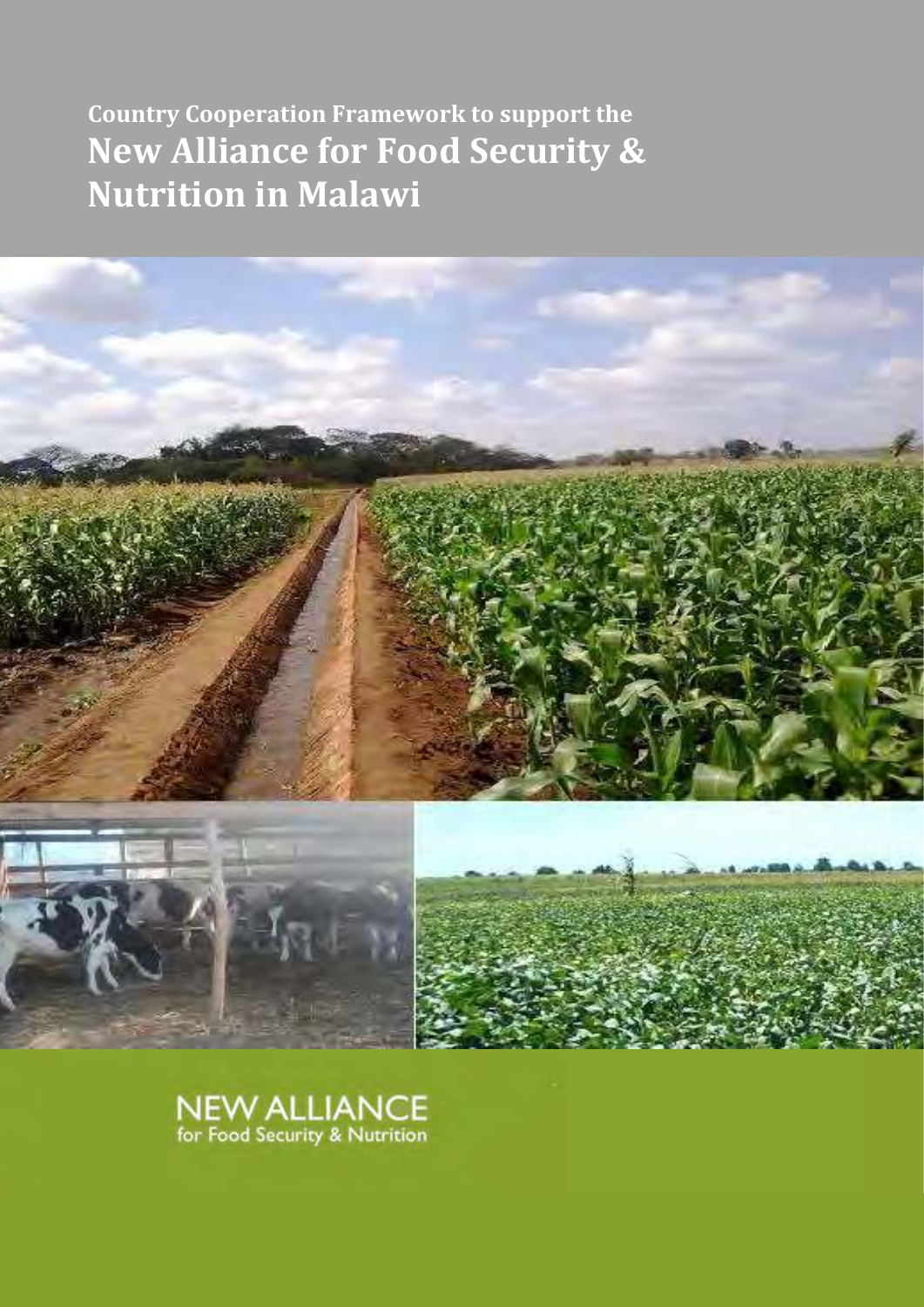# **Cooperation Framework to Support the "New Alliance for Food Security and Nutrition" in Malawi**

Four years after the G8 Summit at L'Aquila, Italy, the international community recognises the importance of food security to development, inclusive economic growth and the dignity of all women and men. In that spirit, we welcome the success of the Comprehensive Africa Agriculture Development Program (CAADP) in demonstrating African ownership and leadership, its call for expanded public and private investment in agriculture and desire to build on the progress that African governments have made in advancing a vision for agricultural development in Africa.

Malawi has demonstrated a strong commitment to improved food security and nutrition by focusing on key agricultural growth corridors in the country which take advantage of existing key infrastructure and significant agricultural potential.

Malawi is making great strides in promoting sustainable and inclusive agricultural growth that supports food security and nutrition, exemplified by its recently launched National Export Strategy and its Scaling Up Nutrition – Nutrition Education and Communication Strategy as well as the existing Agriculture Sector Wide Approach (ASWAp). These strategies provide a framework for strategic collaboration and coordination among government, development partners and the private sector. Together, the Government of Malawi, private sector and the G8 members commit to the "New Alliance for Food Security and Nutrition" and to working together to generate greater private investment in agricultural development, scale innovation, achieve sustainable food security outcomes, reduce poverty and end hunger. As partners, we commit ourselves to the following principles and actions:

### **Support of CAADP Country Compacts**

The G8 members, consistent with commitments made at L'Aquila, reaffirm their intention to align their agricultural financial and technical support with the priorities of the CAADP National Investment Plan for Agriculture and Food Security (referred to in Malawi as the Agriculture Sector Wide Approach or ASWAp) and the Trade Industry and Private Sector Development Sector Wide Approach (TIP SWAp), in such a manner as to accelerate implementation of the ASWAp and the TIP SWAp and in conjunction with commitments made by the Government of Malawi. Consistent with the foregoing, the G8 members recognize the value of predictability of donor activities including financial and technical support over a sustained period of time, as set out in Annex 2.

The G8 members intend to provide support within the agriculture sector to accelerate implementation of the ASWAp and the TIP SWAp, including through the Grow Africa platform, with the overall goal of facilitating increases in private investment and scaling innovation. The G8 members intend to engage the relevant agencies of their member governments and also to bring to bear appropriate enabling actions to accelerate progress in the areas of finance and markets, science and technology, and risk management. To address the underlying causes of food insecurity, the G8 members intend to focus key resources and other contributions on high priority, high-impact investments within the ASWAp and the TIP SWAp, particularly in the three growth product clusters identified in the National Export Strategy and in priority areas of the Scaling Up Nutrition Strategy.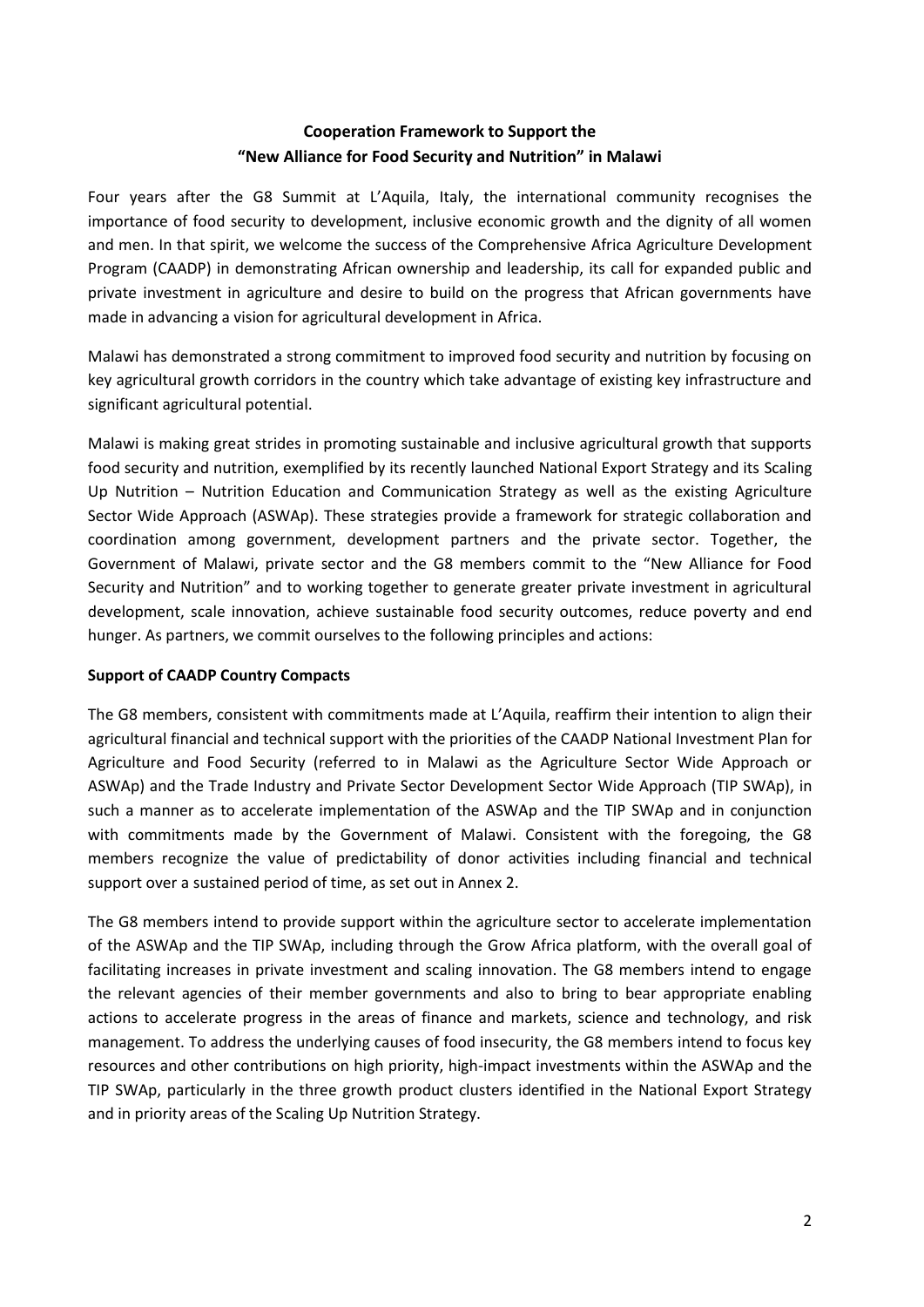# **Key Policy Commitments**

The Government of Malawi intends to pursue the policy goals set out below in order to build domestic and international private sector confidence to increase agricultural investment significantly, with the overall goal of reducing poverty, ending hunger and improving nutrition. The Government commits to consulting with the private sector on key policy decisions that may affect the private sector.

The Government of Malawi intends to:

- create a competitive environment with reduced risk in doing business for private sector investments in various value chains related to food security and nutrition, while also ensuring consistency and coherence in policies;
- improve access to land, water and basic infrastructure to support food security and nutrition;
- reorganise extension services targeting nutrition, agribusiness and cooperative programmes focusing on priority crops in their primary growing areas; and
- reduce malnutrition by promoting production and utilization of diversified foods with high nutritive values.

The Government of Malawi reaffirms its intention to provide the human and financial resources and the mechanisms for dialogue with the private sector, farmers and other stakeholders, and across government ministries that are required for the achievement of tangible and sustainable outcomes, the acceleration of Malawi's development, and the delivery of tangible benefits to smallholder farmers, including women.

The Government of Malawi reaffirms its commitment to mainstream nutrition in all food security and agriculture-related programs.

# **Private Sector Engagement**

Private sector representatives have communicated that they intend to invest in the agriculture sector in Malawi in support of the CAADP National Investment Plan for Agriculture and Food Security (the ASWAp) and the TIP SWAp, through Letters of Intent that they will prepare and execute, and intend to advise, shape, and participate in broad, inclusive and sustained private sector consultative mechanisms with the host government (see Annex 3).

As such the private sector will assume active roles in the Technical Working Groups, Sector Working Groups and Joint Sector Reviews in ASWAp and TIP SWAp.

### **Shared Responsibilities**

The G8 members, other bilateral development partners, the Government of Malawi and the private sector, confirm their intention to take account of the Voluntary Guidelines on the Responsible Governance of Tenure of Land, Fisheries and Forests in the Context of National Food Security ("the Voluntary Guidelines") adopted by the Committee on World Food Security in May 2012, as well as the Principles of Responsible Agricultural Investment (RAI) produced by several international organisations and supported by among others, the G8 and G20, which are undergoing a consultative process through the Committee on World Food Security on RAI. In addition, they intend to work together specifically to develop pilot implementation programs for the Voluntary Guidelines and the RAI in Malawi.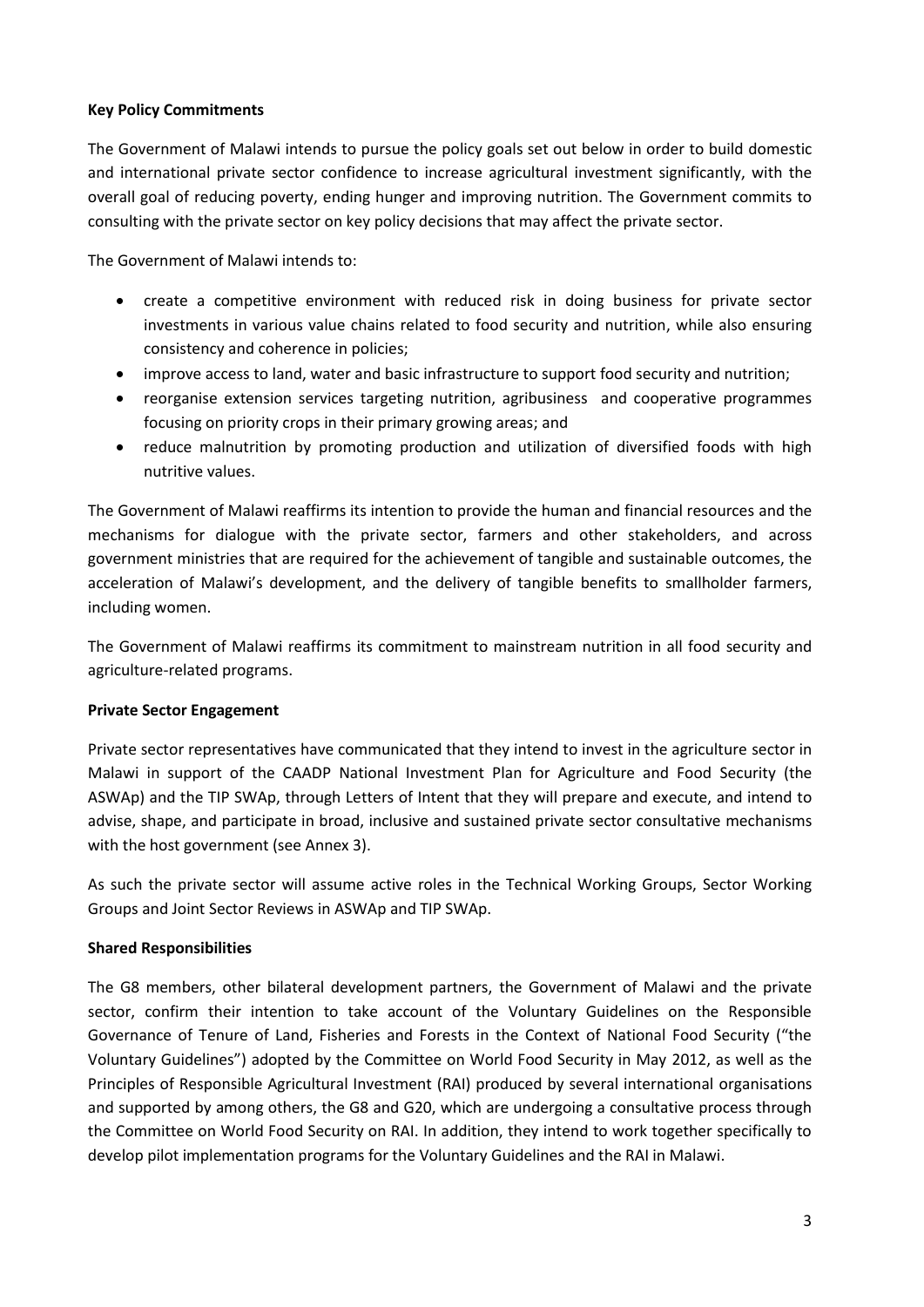# **Coordination and Collaboration**

Recognizing existing arrangements for division of labour between the Government of Malawi and the development partners, G8 members intend to coordinate their efforts with the aim of attaining greater effectiveness. The lead interlocutor with the host country for this process will be the European Union, working with the agriculture sector development partner working group (the Donor Committee on Agriculture and Food Security), the Donor Group on Private Sector Development, the private sector and other stakeholders on behalf of the G8, working through existing in-country consultation groups and structures<sup>1</sup> without setting up parallel or duplicative structures. The G8 and Government of Malawi welcome the participation of other countries and partners.

### **Results**

Consistent with the New Alliance goal of improving food security and nutritional status by helping 50 million people in sub-Saharan Africa emerge from poverty by 2022, the participants intend their combined actions in Malawi to help 1.7 million<sup>2</sup> people emerge from poverty by 2022.

In line with the Scaling up Nutrition Strategy to reduce prevalence of stunting among children less than 5 years of age from 47.1<sup>3</sup> per cent to less than 20 per cent<sup>4</sup> by 2020, the G8 members, the Government of Malawi and the private sector intend to scale up nutrition efforts in three ways:

- (1) through commitments to the Scaling Up Nutrition-Nutrition Education and Communication Strategy
- (2) through commitments to the implementation of ASWAp and more particularly through
	- a) the commitment to implement the diversification agenda which focuses agriculture production away from maize towards increased production of nutritious crops such as pulses, soya beans, groundnuts, legumes.
	- b) the commitment to invest in increased agro-processing and value addition thus increasing the choice of nutritious foods in the markets.
- (3) through commitments to the implementation of the National Export Strategy<sup>5</sup>, through the TIP SWAp. The objective of this strategy is to build Malawi's productive economy in a sustainable, market-led way such that farmer incomes may increase to allow them to afford more nutritious foods, while at the same time widening the tax base to better enable the Government to afford welfare programmes targeting nutrition.

.<br>-

 $1$  The Trade Industry and PSD Sector Wide Approach include ASWAp

 $^2$  This was calculated by analysing the linear relationship between the poverty rate (as per UN MDGs) and GDP growth in PPP terms). UN MDGs provided us with the percentage of the population below \$1 PPP in 1998 and 2004. We used this ratio and the GDP growth during that period, to work forward to 2013, and then to 2022. The estimate is based on the expected decline in poverty on this measure between 2013 and 2022, based on expected real GDP growth.

 $3$  Malawi DHS 2010.

<sup>&</sup>lt;sup>4</sup> Targets set in the National Nutrition Education and Communication Strategy 2011-2016.

<sup>&</sup>lt;sup>5</sup> The National Export Strategy's growth clusters are oil seed products (products of groundnuts, soya, cotton and sunflower), sugar cane products and manufacturing (which includes dairy and products from other legumes, horticulture, maize, wheat, rice and cassava). The growth clusters are thereby aligned to Malawi's Scaling Up Nutrition Strategy.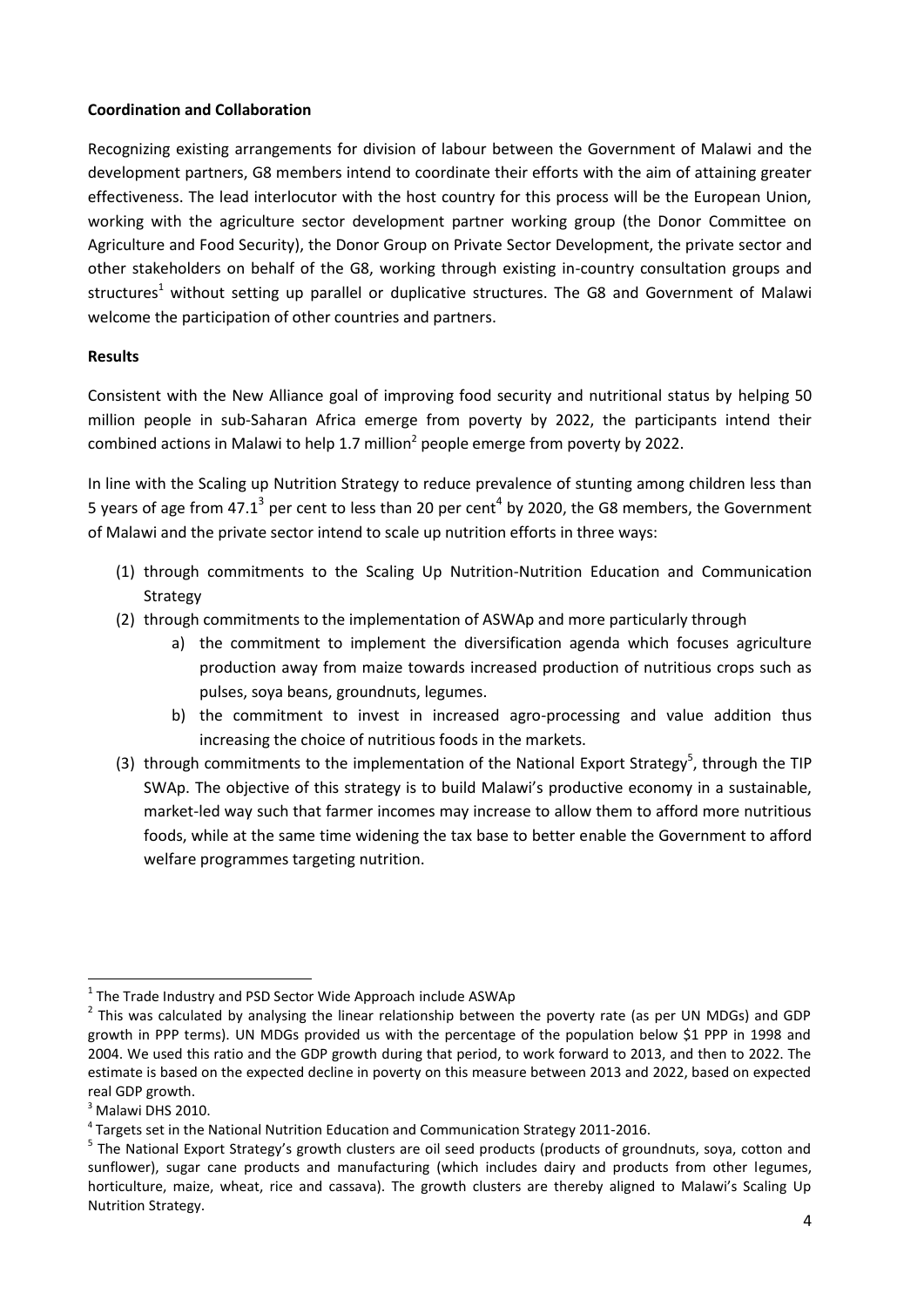### **Mutual Accountability**

The G8 members, other bilateral development partners, the Government of Malawi, and the private sector intend to review their performance under this document through an annual review process to be conducted within the existing broader CAADP-donor Joint Sector Review of the ASWAp implementation. These participants intend, in particular, to review progress toward jointly determined objectives on the basis of jointly determined benchmarks in contributing to fulfilment of Malawi's CAADP investment plan: (1) progress towards achieving the poverty reduction target; (2) G8 member commitments to align their agricultural investments to the Government of Malawi's ASWAp and TIP SWAp; (3) Government of Malawi progress in implementing its policy commitments and consulting with private-sector investors; and (4) the investment commitments of private-sector investors. The review will also take account of the shared responsibilities related to the Voluntary Guidelines on the responsible Governance of the Tenure of Land, Fisheries and Forests and the Principles for Responsible Agriculture Investment (PRAI).

The results of this review process will be reported annually at international level to the Food Security Working Group of the G8 New Alliance for Food Security and Nutrition.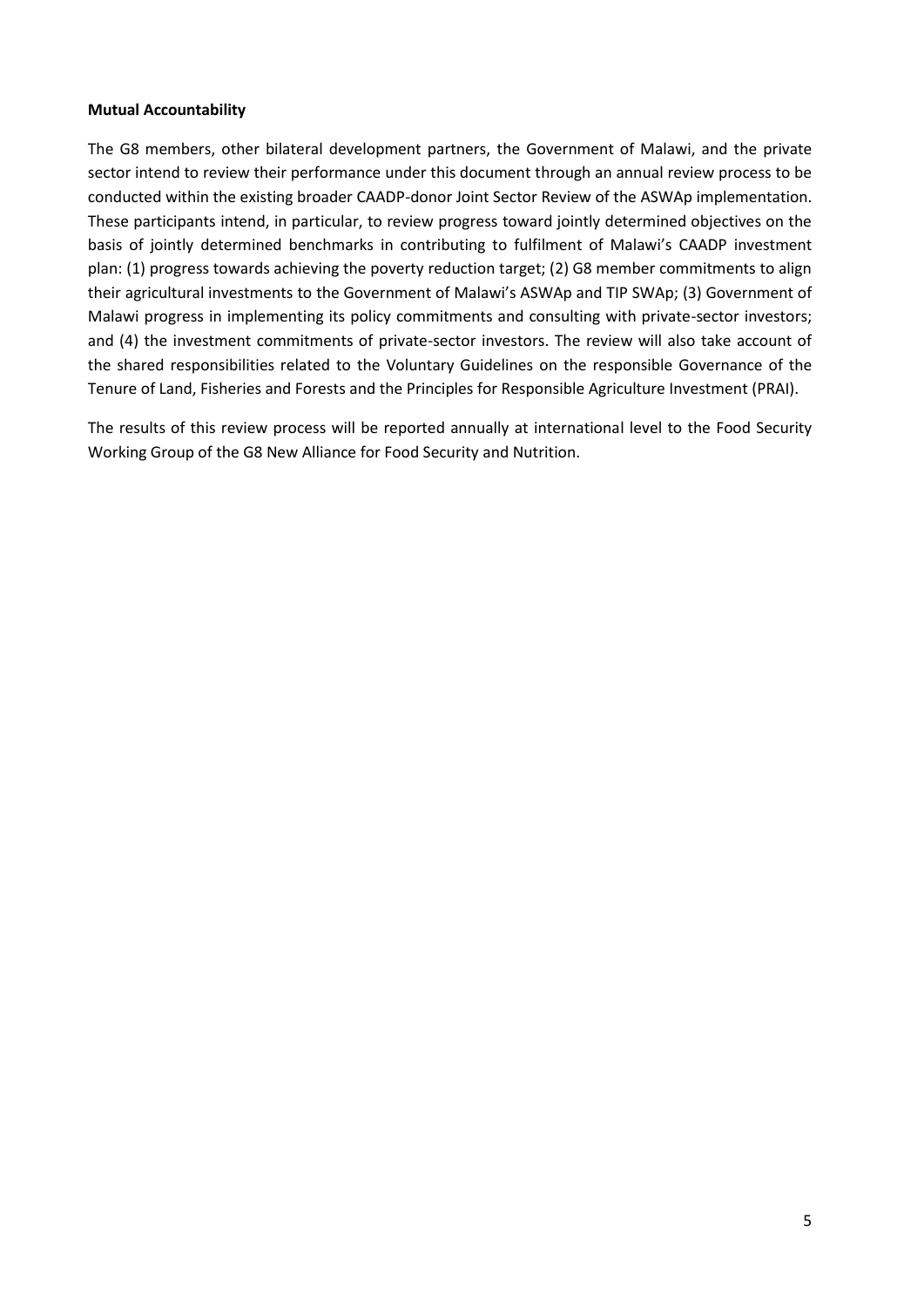# **Annex 1: Government of Malawi Key Policy Commitments**

### **Policy indicators**

- a. Improved score on Doing Business Index to among top 100 economies
- b. Increased dollar value of private sector investment in the agriculture sector and value added agro-processing
- c. Increased private investment in commercial production, sale of inputs and produce and value addition

| <b>Objectives</b> |                                                   | <b>Framework Policy Actions</b> |                                                                                                                                                                                                                                                         |                  |  |
|-------------------|---------------------------------------------------|---------------------------------|---------------------------------------------------------------------------------------------------------------------------------------------------------------------------------------------------------------------------------------------------------|------------------|--|
|                   | 1. Create a competitive environment               |                                 | Fast track finalisation of the National Agriculture Policy, National Irrigation Policy and Industry and<br>January 2014                                                                                                                                 |                  |  |
|                   | with reduced risk in doing business               |                                 | <b>Trade Policy</b>                                                                                                                                                                                                                                     |                  |  |
|                   | for private sector investments in                 | 2.                              | Eliminate export bans on other crops but not maize; review the Special Crops Act and the Control of                                                                                                                                                     | September 2014   |  |
|                   | various value chains related to food              |                                 | Goods Act in relation to the Malawi Growth and Development Strategy (MGDS) and the National                                                                                                                                                             |                  |  |
|                   | security and nutrition and ensure                 |                                 | <b>Export Strategy (NES)</b>                                                                                                                                                                                                                            |                  |  |
|                   | consistency and coherence in                      | Ι3.                             | Realign existing Government policies and strategies to ensure that they are coherent and consistent                                                                                                                                                     | December 2014    |  |
|                   | policies.                                         |                                 | and ensure that the various relevant departments work together                                                                                                                                                                                          |                  |  |
|                   |                                                   | 4.                              | Government will develop a regulatory framework for commodity exchanges and warehousing receipts                                                                                                                                                         | September 2014   |  |
|                   |                                                   |                                 | Fast track the doing business reforms and review taxation regimes in order to maximise incentives to                                                                                                                                                    | December 2016    |  |
|                   |                                                   |                                 | investment in the growth clusters under the National Export Strategy and to support agricultural<br>mechanization                                                                                                                                       |                  |  |
|                   |                                                   | 6.                              | Fast track the implementation of the Financial Sector Development Strategy, particularly the                                                                                                                                                            | December 2016    |  |
|                   |                                                   |                                 | Government is committed to facilitating and enabling rural empowerment through increased access to<br>finance for farm inputs and agricultural and water development                                                                                    |                  |  |
|                   |                                                   |                                 | 7. Government will make the Export Development Fund more cost effective and focussed on service<br>delivery                                                                                                                                             | March 2014       |  |
|                   |                                                   | 8.                              | Government will make the Malawi Investment and Trade Centre, a one stop shop whose roles will<br>include promotion and attraction of investment to the key clusters of the NES, trade facilitation and<br>ensuring smooth information flow to investors | September 2014   |  |
|                   | 2. Improve access to land, water, farm $\vert$ 1. |                                 | The Government will take measures to release 200,000 hectares for large scale commercial                                                                                                                                                                | June 2015        |  |
|                   | inputs and basic infrastructure to                |                                 | agriculture by 2015, this will be done after conducting a survey to identify idle land and crop                                                                                                                                                         |                  |  |
|                   | support food security and nutrition               |                                 | suitability under both customary and leasehold<br>Commitment to implementation of SADC and COMESA Seed Harmonization Programme through:                                                                                                                 | June 2015        |  |
|                   |                                                   | 2.                              |                                                                                                                                                                                                                                                         |                  |  |
|                   |                                                   |                                 | a. Enactment of crop variety protection legislation (Plant Breeders Right Bill has been concluded and<br>is awaiting enactment)                                                                                                                         | December 2013    |  |
|                   |                                                   |                                 | Enactment of amended phyto-sanitary legislation (Malawi Plant Protection Act, 1969)<br>b.                                                                                                                                                               | January 2015     |  |
|                   |                                                   |                                 | Reviewing of National Seed Certification System (Seed Act, 1996)<br>c.                                                                                                                                                                                  | March 2014       |  |
|                   |                                                   |                                 | Reviewing the current Pesticide Act<br>d.                                                                                                                                                                                                               | <b>June 2014</b> |  |
|                   |                                                   |                                 | Fast track the development of the Fertilizer Regulatory Framework and the Contract Farming                                                                                                                                                              | January 2015     |  |
|                   |                                                   |                                 | Strategy                                                                                                                                                                                                                                                |                  |  |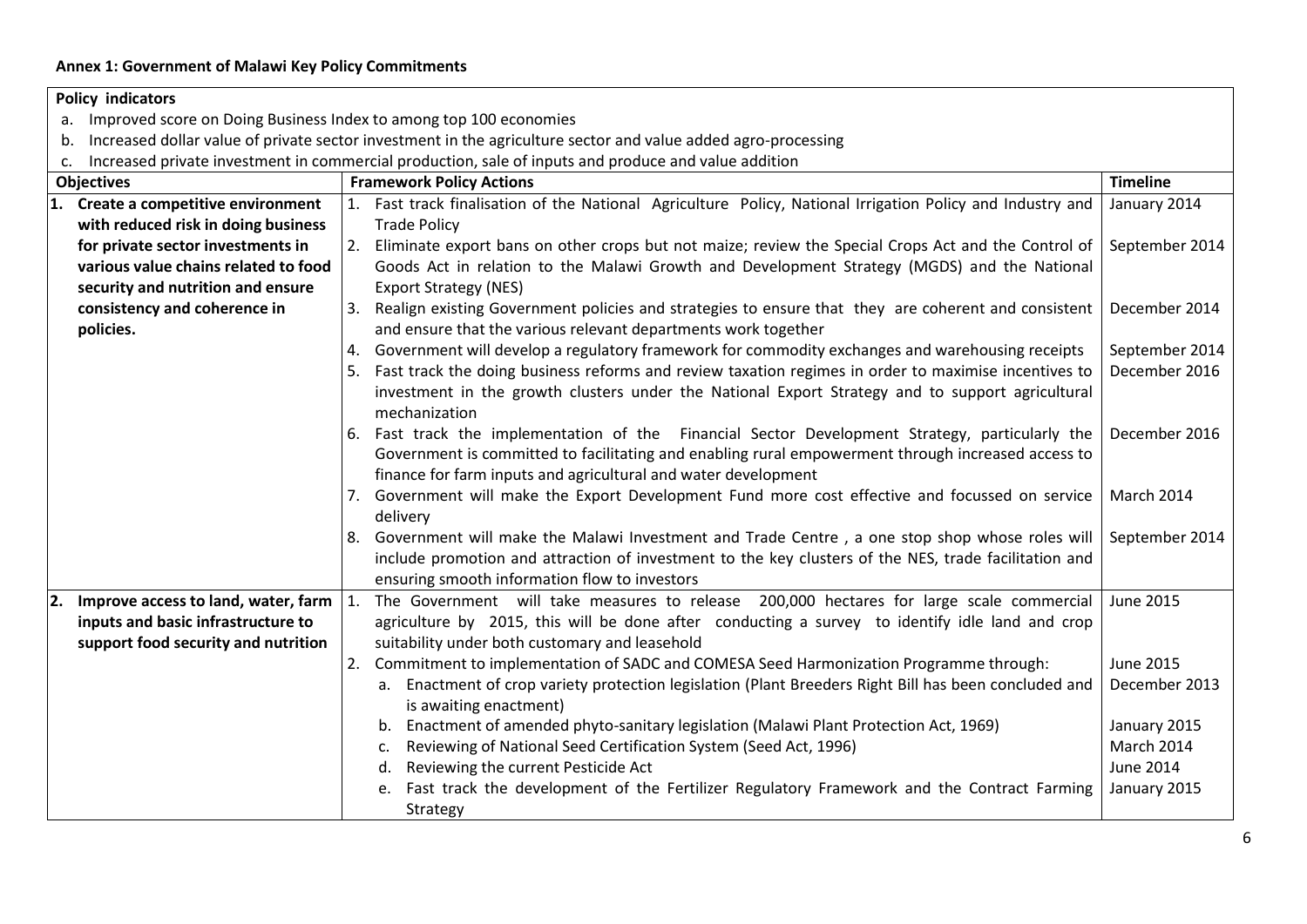|                                      | Government will enact the new land bill<br>3.                                                                     |                  |
|--------------------------------------|-------------------------------------------------------------------------------------------------------------------|------------------|
|                                      | Develop an Access to Land and Water Programme by end of 2013 to be implemented over a 5-year<br>4.                | December 2013    |
|                                      | period up to 2018 for mostly the priority crops                                                                   |                  |
|                                      | 5. Government is committed to maintain its ongoing efforts to increase sustainability, transparency,              | December 2014    |
|                                      | accountability and value for money in its approach to the Farm Input Subsidy Programme                            |                  |
|                                      | 6. Government will ensure that the Strategic Grain Reserves (SGR) are properly maintained and the                 | January 2015     |
|                                      | capacity for the management of the SGR enhanced and will also ensure private sector participation in              |                  |
|                                      | the SGR                                                                                                           |                  |
|                                      | 7. The GBI and other donor funded irrigation projects will strongly be linked to the National Export              | January 2015     |
|                                      | Strategy                                                                                                          |                  |
|                                      | 8. Government will ensure that the irrigation infrastructure designs accommodate crops that have                  | June 2016        |
|                                      | been identified in the National Export Strategy; and the designs will be up to the farm gate and water<br>storage |                  |
|                                      | Explicitly set Nacala Corridor as top priority corridor for development and include the connection to             | December 2013    |
|                                      | Lusaka                                                                                                            |                  |
|                                      | 10. Prioritise rural feeder roads to primary production areas of prioritised crops in growth clusters             | December 2013    |
|                                      | 11. Government is committed to the provision of reliable power supply to agri-business including those in         | December 2018    |
|                                      | rural areas, in particular through the timely implementation of the Millennium Challenge Compact, the             |                  |
|                                      | Mozambique Interconnector, the Kholombizo Hydro Power Station and the Kamwamba Coal Power                         |                  |
|                                      | Station, among other investments                                                                                  |                  |
| <b>Reorganise extension services</b> | 1. Government has prioritised the following crops: maize, groundnuts, soya beans, sunflower, cotton,              | <b>July 2013</b> |
| targeting nutrition, agribusiness    | pigeon peas and sugar cane and dairy in the short term                                                            |                  |
| and cooperative programmes           | 2. Government is committed to agricultural zoning based on priority crops and growth clusters and                 | September 2014   |
| focusing on priority crops in their  | promotion of anchor farms as well as out grower schemes                                                           |                  |
| primary growing areas                | 3. The Government is committed to reorganise the extension services to improve delivery of                        |                  |
|                                      | modernised market oriented agricultural extension services in the following priority areas                        |                  |
|                                      | a. Facilitate establishment of agricultural cooperatives to effectively participate in agricultural value         | September 2014   |
|                                      | chains by formulating a special Farmer Organisation Development strategy.                                         |                  |
|                                      | b. Support applied research and extension programmes on priority ASWAp and National Export                        | September 2014   |
|                                      | Strategy growth clusters                                                                                          |                  |
|                                      | Improving knowledge and skills of existing frontline staff through long and short term training<br>programmes     | September 2016   |
|                                      | d. Standardise and harmonise the pluralistic and demand-driven delivery of extension services                     | September 2016   |
|                                      | 4. Government will gradually fill existing vacancies in extension and agricultural research to facilitate         | September 2014   |
|                                      | implementation of quality control/regulatory services (seed certification, phyto-sanitary and food                |                  |
|                                      | safety)                                                                                                           |                  |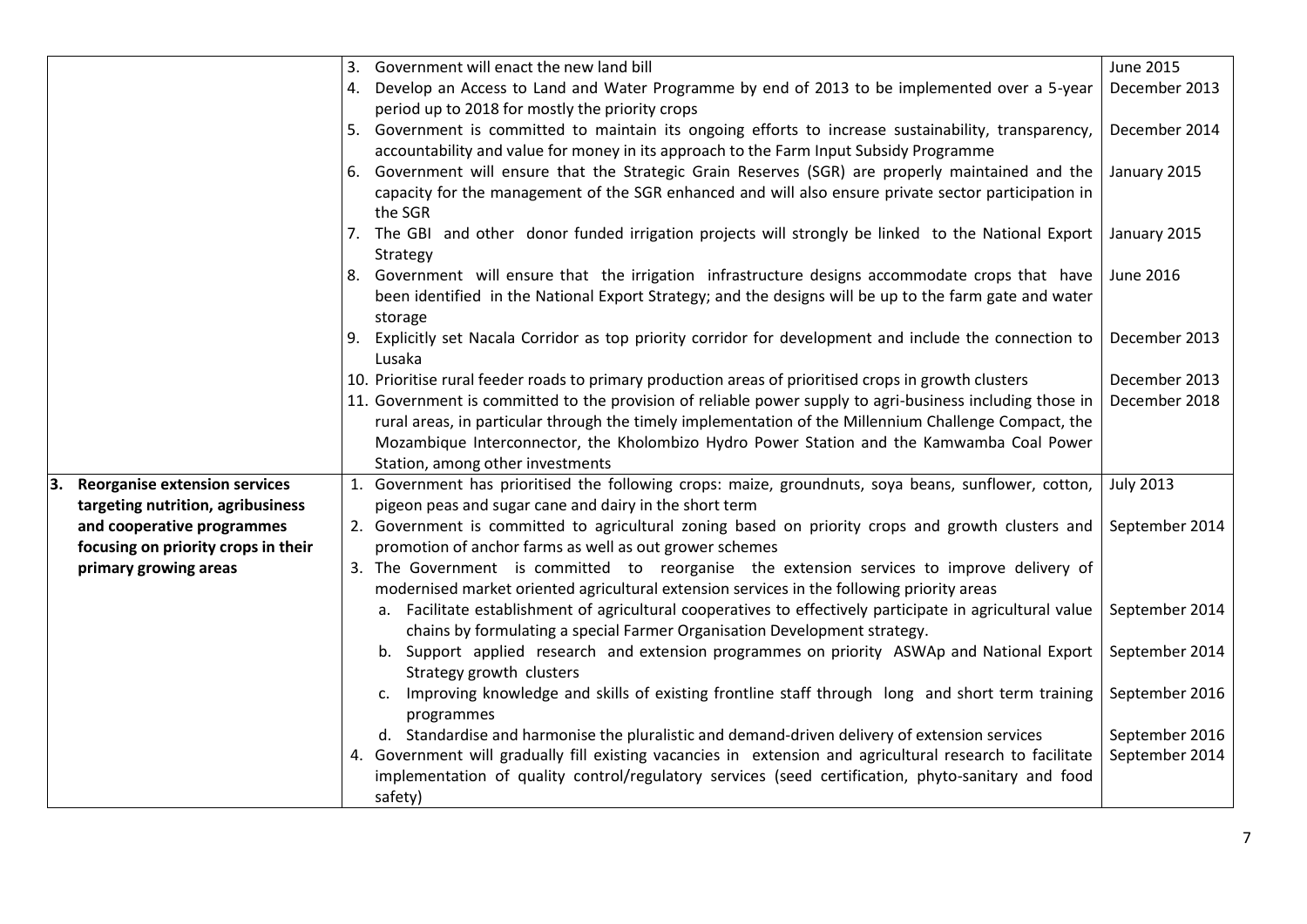|                                       |    | 5. Government will foster a favourable enabling environment for contract farming                            | September 2015   |
|---------------------------------------|----|-------------------------------------------------------------------------------------------------------------|------------------|
|                                       |    | 6. Government will improve the quality of agricultural commodities by capacitating the Malawi Bureau        | June 2015        |
|                                       |    | of Standards and other research institutions to be able to certify products to meet international           |                  |
|                                       |    | standards                                                                                                   |                  |
| 4. Reduce malnutrition by promoting   |    | 1. Government will enact the Nutrition Bill and complete the review of the Public Health Act to enforce     | <b>July 2015</b> |
| production and utilization of         |    | salt iodisation and extend maternity leave.                                                                 |                  |
| diversified foods with high nutritive |    | 2. Government will develop a nutrition sensitive agriculture strategy, which takes into account of Scaling  | December 2014    |
| values                                |    | Up Nutrition and the National Nutrition Policy                                                              |                  |
|                                       |    | 3. Government will continue the decentralised multi-sectoral approach to implementing the 1,000 special     | December 2016    |
|                                       |    | days of the Scaling Up Nutrition Strategy                                                                   |                  |
|                                       |    | 4. Government will harmonise standards for centrally processed foods including complementary foods.         | December 2015    |
|                                       |    | 5. Scale up nutrition interventions targeting stunting in all 28 districts promoting recommended practices; | <b>July 2016</b> |
|                                       |    | improving and scaling up Community Based Management of Malnutrition; improving infant                       |                  |
|                                       |    | micronutrient intake through health day campaigns routine supplementations and dietary                      |                  |
|                                       |    | diversification; and improving women's empowerment through the promotion of rights based                    |                  |
|                                       |    | approaches for communities to demand nutrition services and others.                                         |                  |
|                                       | 6. | Government will implement the Micronutrient Strategy                                                        | December 2017    |
|                                       |    | 7. Government will implement the Nutrition Education and Communication Strategy                             | December 2016    |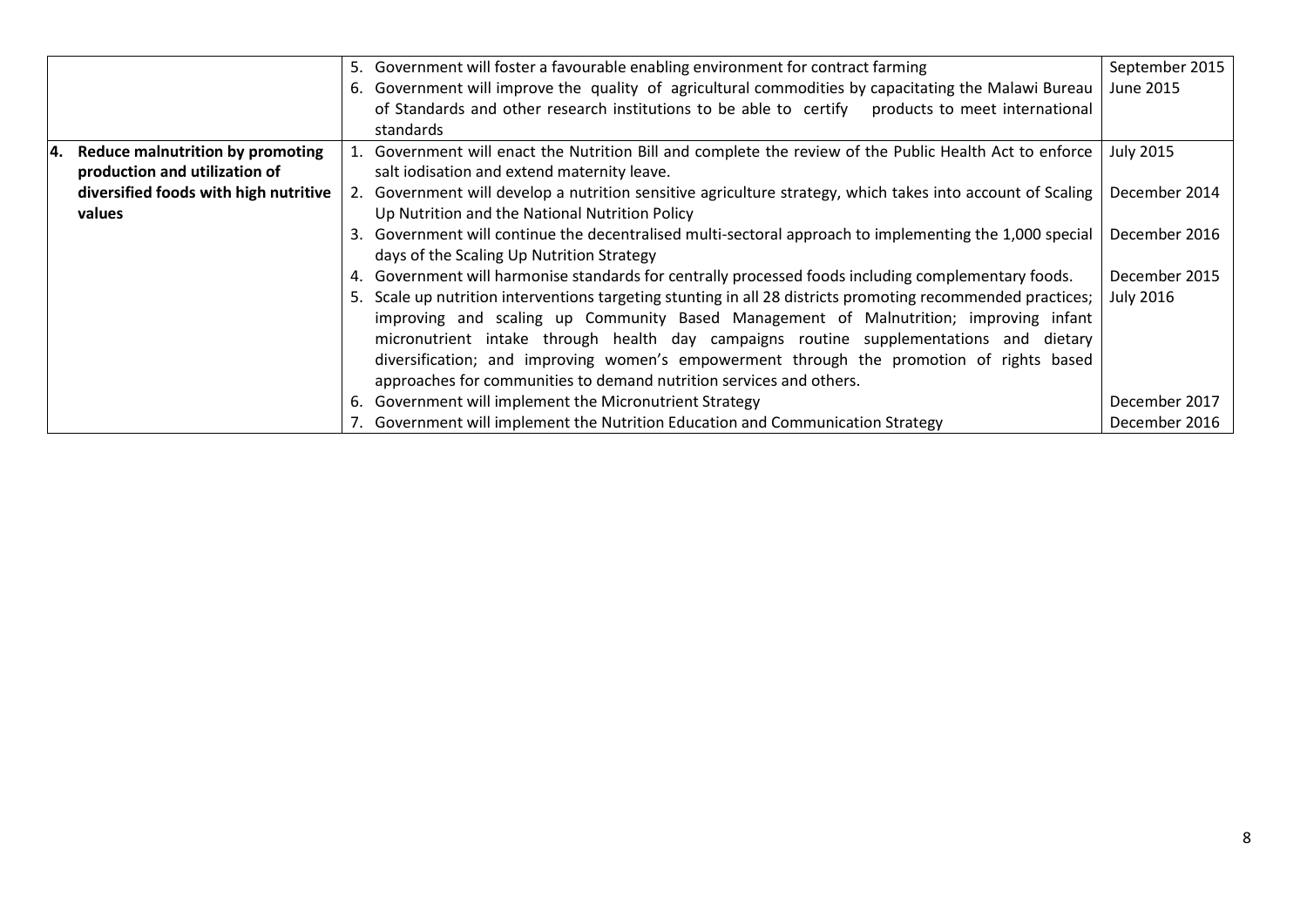### **Annex 2: G8 Members' and Others' Funding Intentions**

G8 Members and other bilateral development partners express their intentions in support of CAADP (ASWAp) and TIP SWAp investment plans and the goals of the New Alliance for Food Security and Nutrition in a flexible manner, and for new investments to prioritise government priorities as identified in Annex 1. This annex first presents a summary of focus areas each development partner, with the monetary commitments presented in a table at the end of the annex.

### **UNITED KINGDOM (2013 G8 SUMMIT LEAD)**

### **Objective 1: Competitive environment with consistent and coherent policies**

The United Kingdom is planning to support the development of the oil seed products cluster of the National Export Strategy, through the Making Markets Work for the Poor Approach, and is also planning to fund a Malawi Innovation Challenge Fund focused on the National Export Strategy growth clusters. Through its Malawi Agriculture Catalytic Fund it plans to provide patient capital (concessional debt and equity) as well as hands on management support to early stage agriculture businesses. The United Kingdom is also supporting the dairy sector through its Malawi Agricultural Programme. The United Kingdom is also planning to support the Government to fast-track the Doing Business Reforms as well as to build the capacity of the Malawi Investment and Trade Centre to function as a one-stop-shop for investors.

### **Objective 2: Land, water, farm inputs and basic infrastructure**

Through the Rural Roads Programme, the United Kingdom plans to support the upgrading and maintenance of rural roads to enhance access to markets for farmers. The Farm Input Subsidy Programme and conservation agriculture will be supported through the Malawi Agricultural Programme.

### **Objective 3: Extension services**

Through its Enhancing Community Resilience Programme, the United Kingdom supports NGO interventions on small scale irrigation, drought resistant crops, village savings and loans, post harvest management, livestock, water harvesting and small business skills.

### **Objective 4: Nutrition**

The United Kingdom intends to support nutrition through its Malawi Nutrition Programme, which is focused on two districts. It also is funding the management of acute malnutrition and school meals in 2013.

### **CANADA**

# **Objective 4: Nutrition**

Canada will provide financial support to the Ministry of Health in 2013 to expand and strengthen Community Management of Acute Malnutrition services throughout Malawi. This focuses on the effective treatment of severe acute malnutrition among under-five children through active case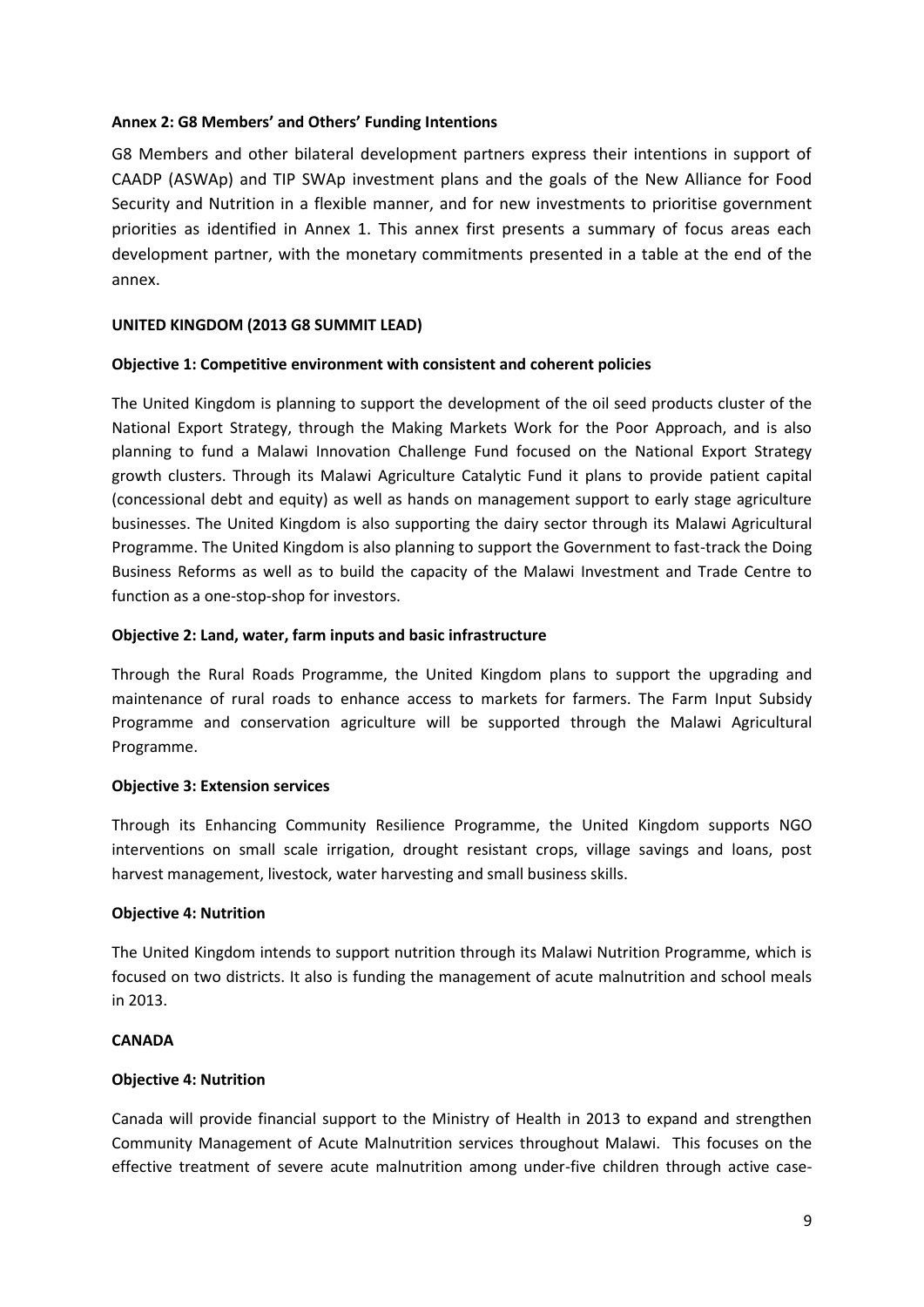finding at the community level and appropriate use of therapeutic and supplementary feeding programmes. In addition, Canada will provide financial assistance to the Department of Nutrition, HIV and AIDS to support SUN roll-out in 15 districts between 2013 and 2015. This will involve encouraging essential nutrition actions at the community level through behaviour change communication in line with the National Nutrition Education and Communication Strategy, as well as strengthening nutrition policy, coordination and monitoring capacities. Canada's support for nutrition in Malawi is part of commitments made at the Muskoka G8 summit in 2010 to increase spending on maternal, neonatal and child health.

#### **EUROPEAN UNION**

#### **Objective 1: Competitive environment with consistent and coherent policies**

The Farm Income Diversification Programme II covers conservation agriculture, diversification of agriculture production, improved storage and some agri-business promotion. This programme will receive additional funding to support the diversification of agriculture and intensify agribusiness promotion. It will also provide support to agro-processing and value addition activities. The Standardization, Quality Assurance, Accreditation and Metrology (SQAM) programme supports food safety and testing as well as strengthened inspection capacity (exports and imports). It also includes support to the Malawi Bureau of Standards to attain international certification by 2016.

#### **Objective 2: Land, water, farm inputs and basic infrastructure**

EU support to the Agriculture Sector Wide Approach (ASWAp) foresees support to institutional strengthening, increased agricultural production (seed, including legume seed), quality testing of seed including improvements to laboratory infrastructure as well as support to market based risk management strategies (e.g. weather stations). The Rural Infrastructure Development Programme II supports bridges and roads infrastructure in rural areas and small scale irrigation schemes. Support to the Green Belt Initiative essentially foresees irrigation development schemes and includes institutional strengthening through support to the creation of a National Irrigation Fund which will lead to increased access to financing for irrigation in future. The EU will also support Land Governance for a Sustainable Agriculture in Malawi by promoting the implementation of the "Voluntary Guidelines on Responsible Governance of tenure of Land, Fisheries and Forests in the context of the National Food Security" developed by FAO. With regard to basic infrastructure for food security, the EU will provide specific support to the National Food Reserve Agency to rehabilitate silos and refurbish the Kanengo site to strengthen national storage capacity for maize. Through the Accompanying Measures for Sugar Protocol Countries, the EU will focus its support on irrigation specifically on sugar growing areas as well as support for improved sugar industry regulation. Finally, with the Global Climate Change Alliance for Malawi programme, the EU will support mainly activities concentrating on the promotion of sustainable natural resource management, energy supply, improved agricultural practices and climate resilient livelihoods.

#### **Objective 3: Extension services**

The Farm Income Diversification Programme II will receive increased funding to strengthen smallholder farmers' capacity in agri-business. The Accompanying Measures for Sugar Protocol Countries includes capacity strengthening of smallholder farmers.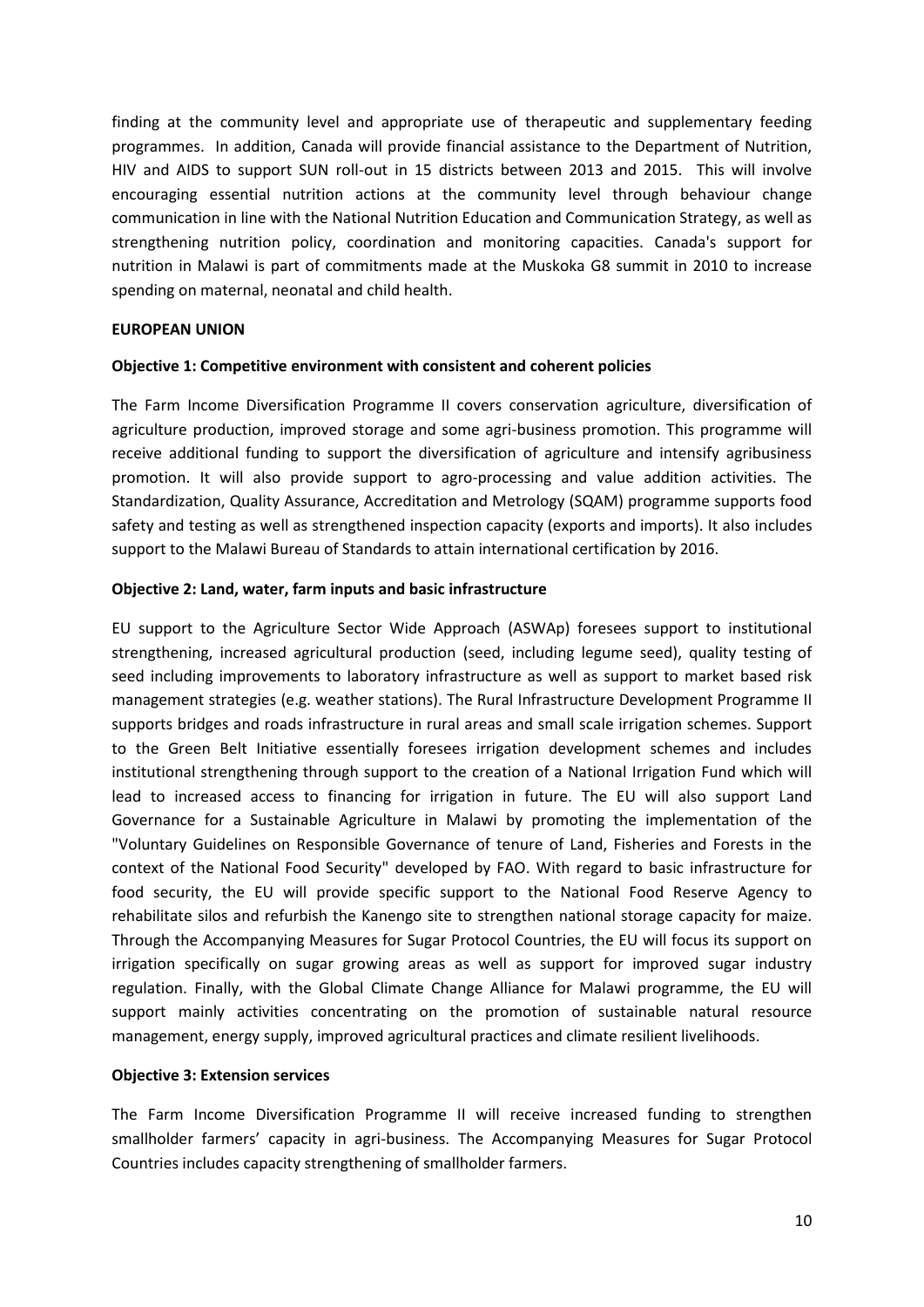### **Objective 4: Nutrition**

The EU supports school meals as well as strengthening of policy coherence at district level between agriculture and nutrition. Capacities at district levels will be strengthened and nutrition education will be promoted.

### **FLANDERS**

### **Objective 2: Land, water, farm inputs and basic infrastructure**

Flanders is providing and will continue its support to land and water management through its Agroforestry Food Security Programme.

### **Objective 3: Extension services**

Flanders will focus most of its efforts by supporting the government's objectives in extension services, via its contribution to the Multi-Donor Trust Fund of the Agriculture Sector Wide Approach. It will also continue and possibly scale-up its support for extension services through farmer, civil society and research organisations through its Agricultural Extension Support Programme.

### **Objective 4: Nutrition**

Flanders will also continue providing some support to improving food security and nutrition policies.

### **GERMANY**

### **Objective 4: Nutrition**

Through its School Meals Programme, Germany supports the testing of sustainable school meals approaches, mainly through technical assistance rather than financial contributions.

### **IRELAND**

### **Objective 2: Land, water, farm inputs and basic infrastructure**

Ireland continues to provide support to increased crop diversity, productivity and nutrition adapted to climate change. This will be delivered through the support to the legume seed component of the Farm Inputs Subsidy Programme, the Malawi Seed Industry Development Project (including the Legumes Platform), Agro-forestry Food Security Project, Conservation Agriculture Project, Irish Aid will contribute towards supporting ASWAp through the ASWAp-SP Multi Donor Trust Fund particularly to develop a strong national seed industry, oil seed legume production and roots and tubers. Ireland continues to provide support for research and seed/planting materials development programmes for crop diversification in support of the ASWAP particularly: ground nuts, pigeon peas, beans, rice, sorghum, "Irish" and sweet potatoes, and fruit and nut trees.

### **Objective 3: Extension services**

Through its Local Development Support Programme, the Chikwawa Small Scale Irrigation Programme and the Enhancing Community Resilience Programme, Ireland supports NGO interventions in 11 Districts on small scale irrigation, drought resistant crops, village savings and loans, post harvest management, livestock, water harvesting and small business skills.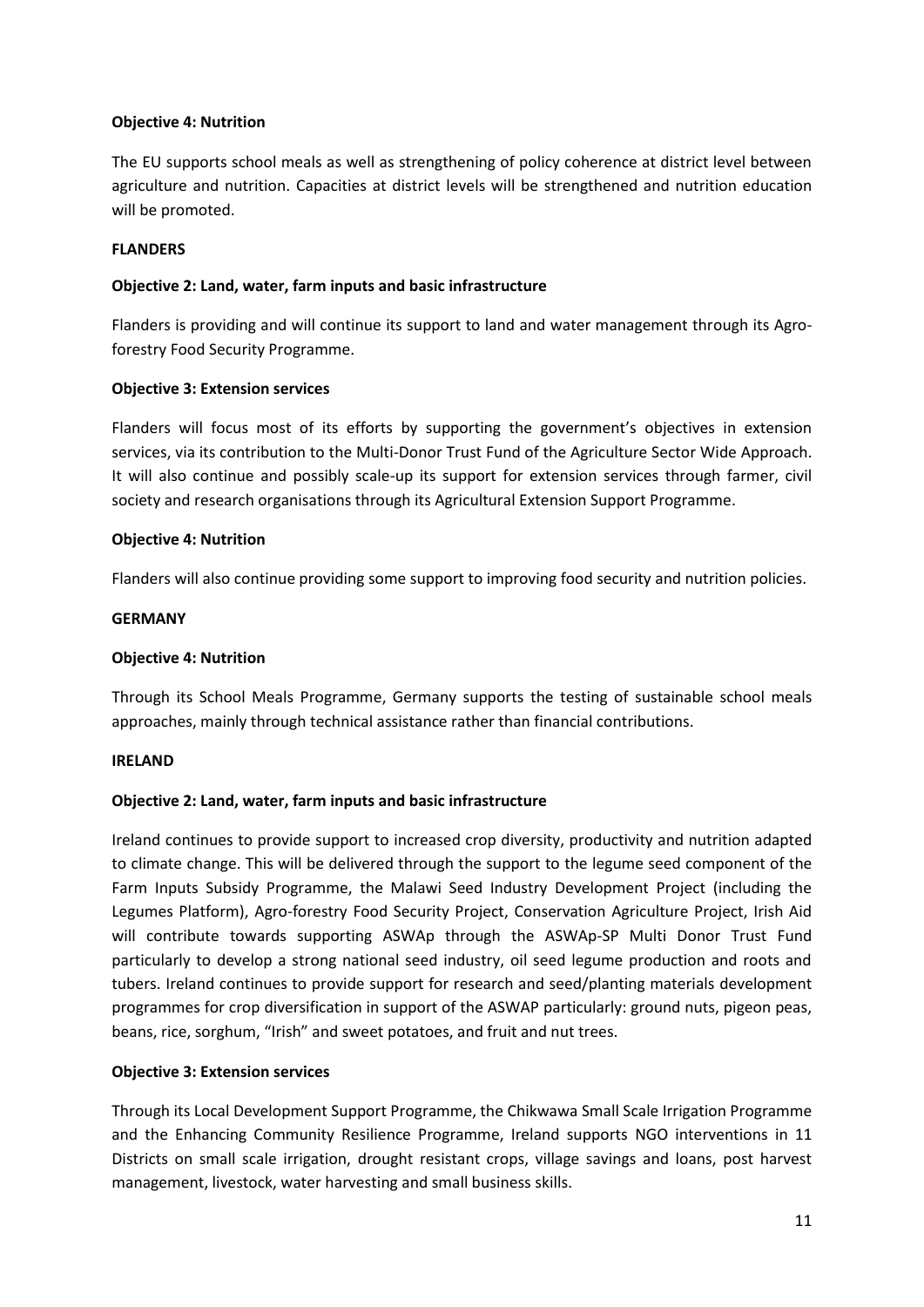### **Objective 4: Nutrition**

Ireland is supporting the rolling out of the Scaling Up Nutrition's National Nutrition Education and Communication Strategy (NECS) in two Districts; strengthening micronutrients through, among others helping to control and manage Vitamin A deficiency through sugar fortification, support for the Malawi national micronutrient survey and supporting the Supplementary Feeding Program (SFP). Its Local Development Support Programme includes a hunger and nutrition component and this will continue to be funded in the next four years. Irish Ad will also continue to support the Irish and Orange Fleshed Sweet Potatoes project.

### **JAPAN**

### **Objective 2: Land, water, farm inputs and basic infrastructure**

Japan will focus on capacity development of government institutions for irrigation development (Department of Irrigation), sustainable land management (Department of Land Resources Conservation) and soil erosion control (Department of Forestry, Department of Land Resources Conservation, Department of Agricultural Extension Services and the Department of Community Development).

### **Objective 3: Extension services**

Japan will focus on the empowerment of farmers' groups, associations and cooperatives for agroprocessing and marketing through the capacity development of the One Village One Product secretariat at the Ministry of Industry and Trade.

### **NORWAY**

# **Objective 2: Land, water, farm inputs and basic infrastructure**

Norway will also continue its support to the ASWAp through the Multi-Donor Trust, as well as continued support for FISP. Norway intends to support the ASWAp by supporting the Lilongwe University of Agriculture and Natural Resources through the Capacity Building for Managing Climate Change in Malawi project. The focus will be on training Bunda Staff to teach, train and conduct research in climate change mitigation and adaptation; conduct demand driven research on climate change adaptation and mitigation, and strengthen the capacity of Bunda in the area of outreach. Norway also intends to support the University's infrastructure development.

### **Objective 3: Extension services**

Through its many NGO partners (NASFAM, African Institute of Corporate Citizenship, We Effect, Malawi Union of Savings and Credit Cooperatives, Farmers Union of Malawi, Total LandCare, LEAD, World Fish and the Development Fund of Norway), Norway supports large-scale livelihoods interventions in all districts in Malawi. These interventions focus on achieving food security and increased incomes at household level through increased, diversified and sustainable agricultural productivity, business development and improved natural resource management. The Norwegian share of the funding for the DFID led Enhancing Community Resilience Programme contributes to similar goals.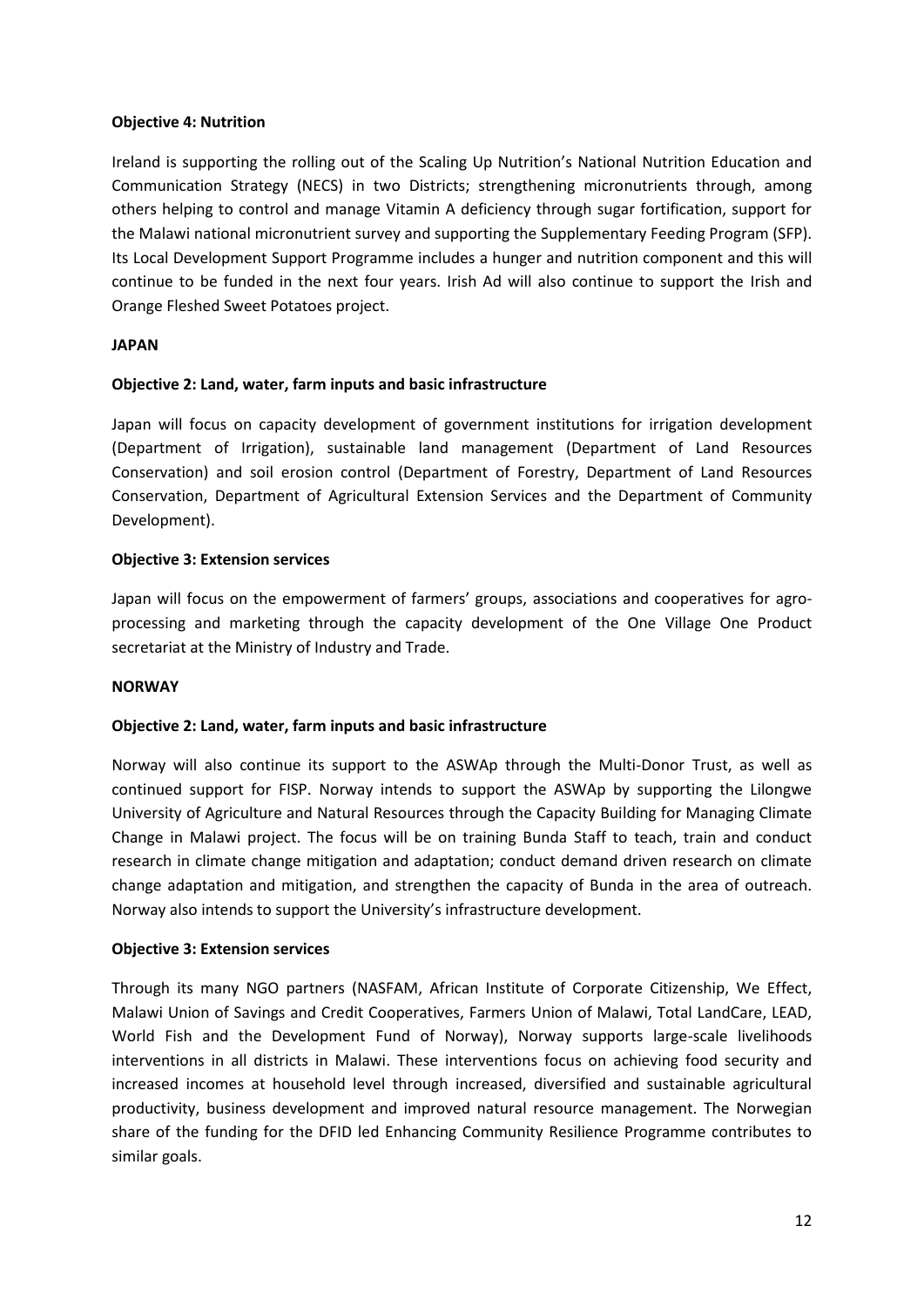#### **UNITED STATES OF AMERICA**

#### **Objective 1: Competitive environment with consistent and coherent policies**

Through the Feed the Future initiative, primary focus will be the soybean, groundnut and dairy value chains. Through engagement with Malawian farmer organizations, specific activities in this initiative include up scaling improved seed varieties for smallholder farmers, improving agronomic practices and linking smallholder farmers to markets through such efforts as aggregation, commodity exchanges and warehouse receipt systems. USAID resources will also be used to support the engagement of Non-State Actors in agriculture policy dialogues as well as contributions to the ASWAp SP Multi Donor Trust Fund.

### **Objective 2: Land, water, farm inputs and basic infrastructure**

USAID resources will support climate change adaptation and mitigation activities focused on rural agriculture based communities. Focus will be both on agriculture and forest based landscapes. Through these efforts, communities will be supported to manage land and water resources in the face of climate change.

### **Objective 3: Extension services**

USAID resources will also support livelihood and agriculture development programs in Southern Malawi for vulnerable populations through the Wellness in Agriculture and Life Advancement (WALA) activity.

### **Objective 4: Nutrition**

Through support of community nutrition care groups, USAID will directly support SUN efforts by promoting essential nutrition actions within communities such as behaviour change communication messages, exclusive breastfeeding under six months and support for dietary diversification. The care group model will be implemented simultaneously with USAID supported agriculture activities. Other nutrition efforts will support development of university level nutrition programs, CMAM and food fortification.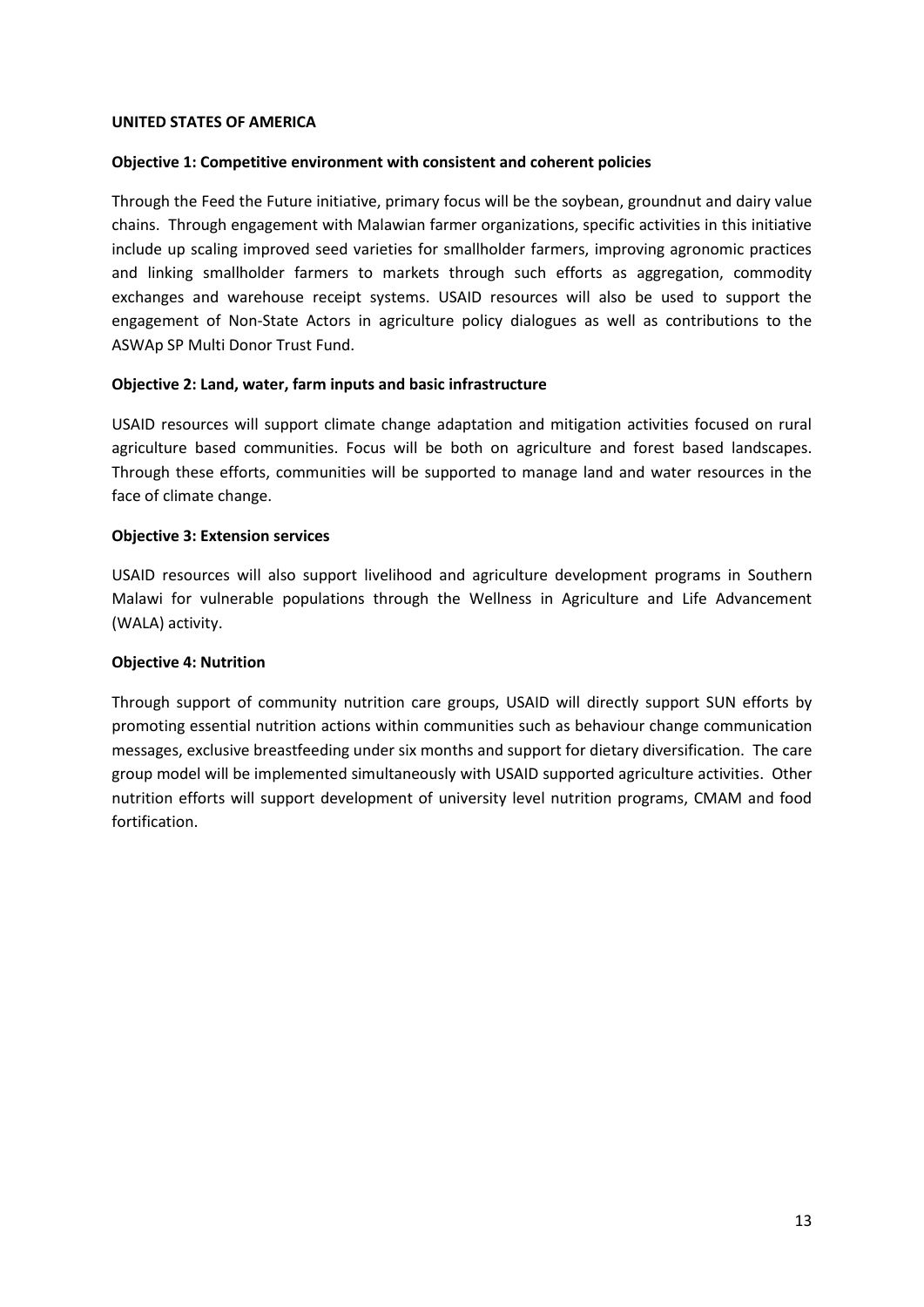| <b>Development</b><br><b>Partners</b> | Original<br><b>Currency</b> | 2013              | 2014              | 2015                     | 2016                         | <b>Total</b><br>Original<br><b>Currency</b> | Total \$          |
|---------------------------------------|-----------------------------|-------------------|-------------------|--------------------------|------------------------------|---------------------------------------------|-------------------|
| Belgium/Flanders                      | <b>EUR</b>                  | 4.1 <sub>m</sub>  | 4.2 <sub>m</sub>  | 2.9 <sub>m</sub>         | 2.7 <sub>m</sub>             | 13.8m                                       | $18.1m*$          |
| (FICA)                                |                             |                   |                   |                          |                              |                                             |                   |
| Canada                                | CAD                         | 3.8 <sub>m</sub>  | 5.1 <sub>m</sub>  | 3.0 <sub>m</sub>         |                              | 11.9m                                       | 12.3m             |
| Germany                               | <b>EUR</b>                  | 0.15m             | 0.2 <sub>m</sub>  | 0.15m                    |                              | 0.5 <sub>m</sub>                            | 0.67 <sub>m</sub> |
| <b>European Union</b>                 | <b>EUR</b>                  | 35.3m             | 28.8m             | 34.7m                    | 24m                          | 122.8m                                      | 160.8m            |
| Ireland                               | <b>EUR</b>                  | 7.9 <sub>m</sub>  | 8.0 <sub>m</sub>  | 7.4m                     | 6.3m                         | 29.6m                                       | 38.7m             |
| Japan                                 | <b>YEN</b>                  | 500.0m            | 230.0m            | 165.0m                   | 79.0m                        | 975.0m                                      | 10.6 <sub>m</sub> |
| Norway                                | <b>NOK</b>                  | 140.0m            | 150.0m            | 150.0m                   | 150.0m                       | 590.0m                                      | 102.0m            |
| Kingdom<br>United                     | <b>GBP</b>                  | 20.0 <sub>m</sub> | 20.1 <sub>m</sub> | 16.8m                    | 6 <sub>m</sub>               | 63.5m                                       | 96.3m             |
| (DfID)                                |                             |                   |                   |                          |                              |                                             |                   |
| US (USAID)                            | <b>USD</b>                  | 27.5m             | 26.2m             | $\overline{\phantom{a}}$ | $\qquad \qquad \blacksquare$ | 53.7m                                       | 53.7m**           |
| Total                                 | <b>USD</b>                  |                   |                   |                          |                              |                                             | 493.1m            |

|  |  | Table 1: Summary Table of Development Partner Commitments to G8 New Alliance |  |
|--|--|------------------------------------------------------------------------------|--|
|--|--|------------------------------------------------------------------------------|--|

Note: The euro exchange rate is the Infoeuro rate as at May 2013. The pound rate is the BBC market rate in May 2013. The Norwegian Krone exchange rate used is NOK 5.80 to one dollar. The Canadian Dollar exchange rate used is CAD 1.033 to one US dollar. The Japanese Yen exchange rate used is 92.4 Yen to one US dollar. \* The Flemish Government is currently drafting its next Country Strategy Paper Malawi – Flanders 2014 –

2018. Therefore, more detailed commitments cannot be shared at this time.

\*\* The United States Government intends to continue robust support for Malawi's food security and nutrition priorities. Due to United States Government budget procedures, commitments for 2015-2016 cannot be shared at this time.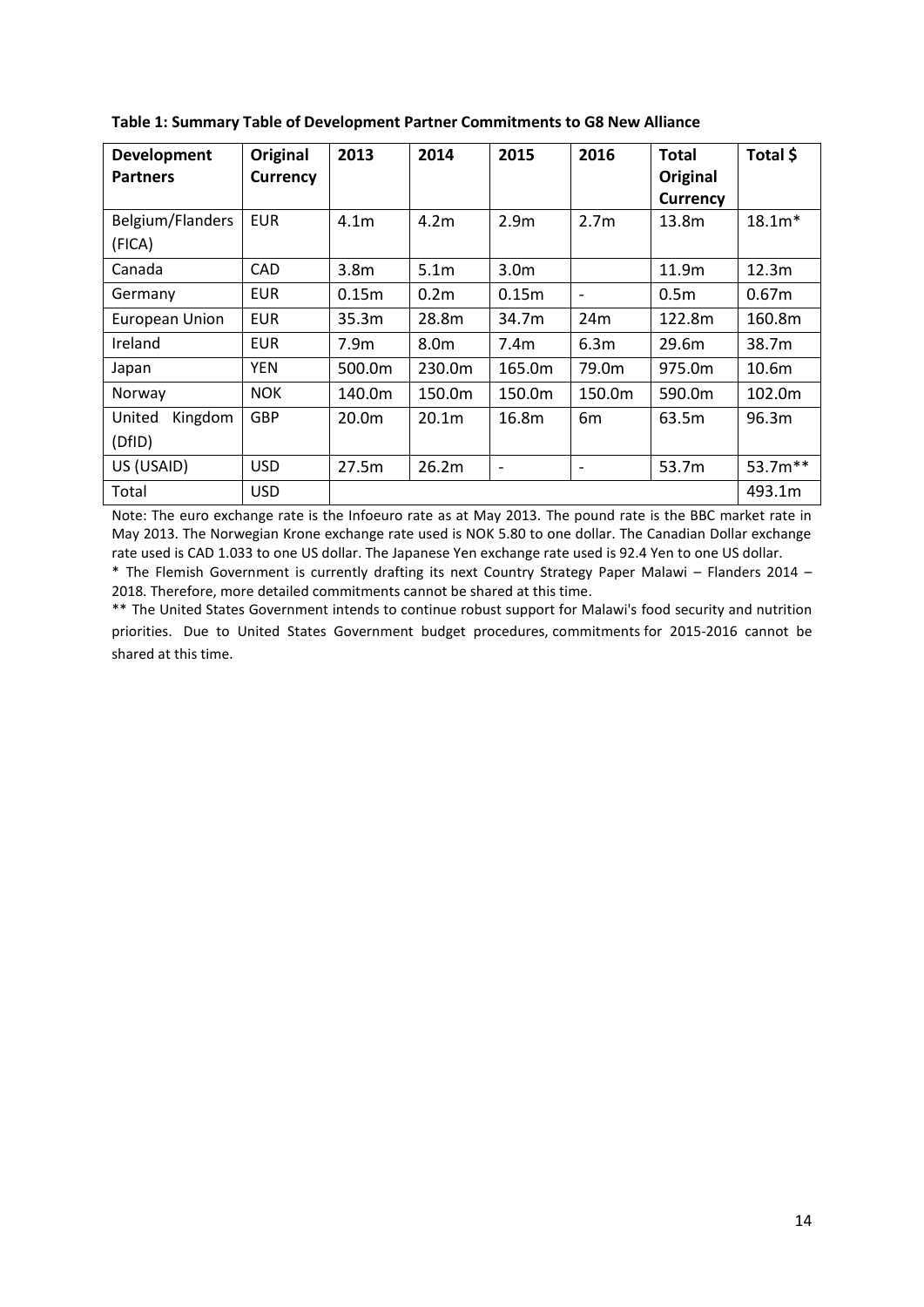### **Annex 3: Private Sector Investment Intentions**

As of May 20, 2013, 23 companies have prepared and signed "Letters of Intent" that describe their investment intentions in Malawi under the New Alliance for Food Security and Nutrition. The private sector investment plans will support the CAADP National Investment Plan for Agriculture and Food Security, as well as the ASWAP and the National Export Strategy (NES). Other companies are welcome to prepare and sign Letters of Intent in the future on the same basis.

| <b>Malawian Registered Companies</b>                | <b>International Companies</b> |  |  |  |  |
|-----------------------------------------------------|--------------------------------|--|--|--|--|
| Afri-Nut Co Limited                                 | <b>Alliance One</b>            |  |  |  |  |
| Agora Limited                                       | <b>Bunge</b>                   |  |  |  |  |
| <b>Bio Energy Resources Limited</b>                 | <b>Export Trading Company</b>  |  |  |  |  |
| <b>Citrefine Plantations</b>                        | Illovo                         |  |  |  |  |
| Dairibord Malawi Private Limited                    | Limbe Leaf Tobacco Company     |  |  |  |  |
| <b>Exagris Africa Limited</b>                       | Monsanto                       |  |  |  |  |
| <b>Farmers Union of Malawi</b>                      | Seed Co Malawi                 |  |  |  |  |
| Malawi Mangoes                                      | <b>Standard Bank</b>           |  |  |  |  |
| <b>Mpatsa Farms Limited</b>                         |                                |  |  |  |  |
| National Smallholder Farmers' Association of Malawi |                                |  |  |  |  |
| Panthochi Seed Company                              |                                |  |  |  |  |
| Press Agriculture Limited                           |                                |  |  |  |  |
| <b>RAB Processors Limited</b>                       |                                |  |  |  |  |
| Tapika Food Products                                |                                |  |  |  |  |
| Universal Industries Limited                        |                                |  |  |  |  |

Summaries of private sector Letters of Intent to date:

### **Malawian Registered Companies**

**Afri-Nut Limited** is a groundnut processing facility that adds significant value to nut products and creates additional income for producers in Malawi. Afri-Nut processes groundnuts for export to the UK under Fairtrade terms and for use in 'ready-to-use therapeutic food', the paste given to malnourished children. Afri-Nut is a joint venture, financed and co-owned by shareholders from the commercial and development sectors: NASFAM, TWIN, ExAgris, Cordaid and Waterloo Foundation. Afri-Nut currently has the capacity to produce 4,000 metric tonnes of groundnuts per annum which meet the exacting standards of Europe's aflatoxin regulations and Fairtrade certification requirements. It aims to increase these volumes as the business develops.

 Afri-Nut intends to design, contract and build a new factory for ground nut processing and to order and import new machinery during the next 12 months. In addition, training and employment in the ground nut sector will be provided to smallholder farmers.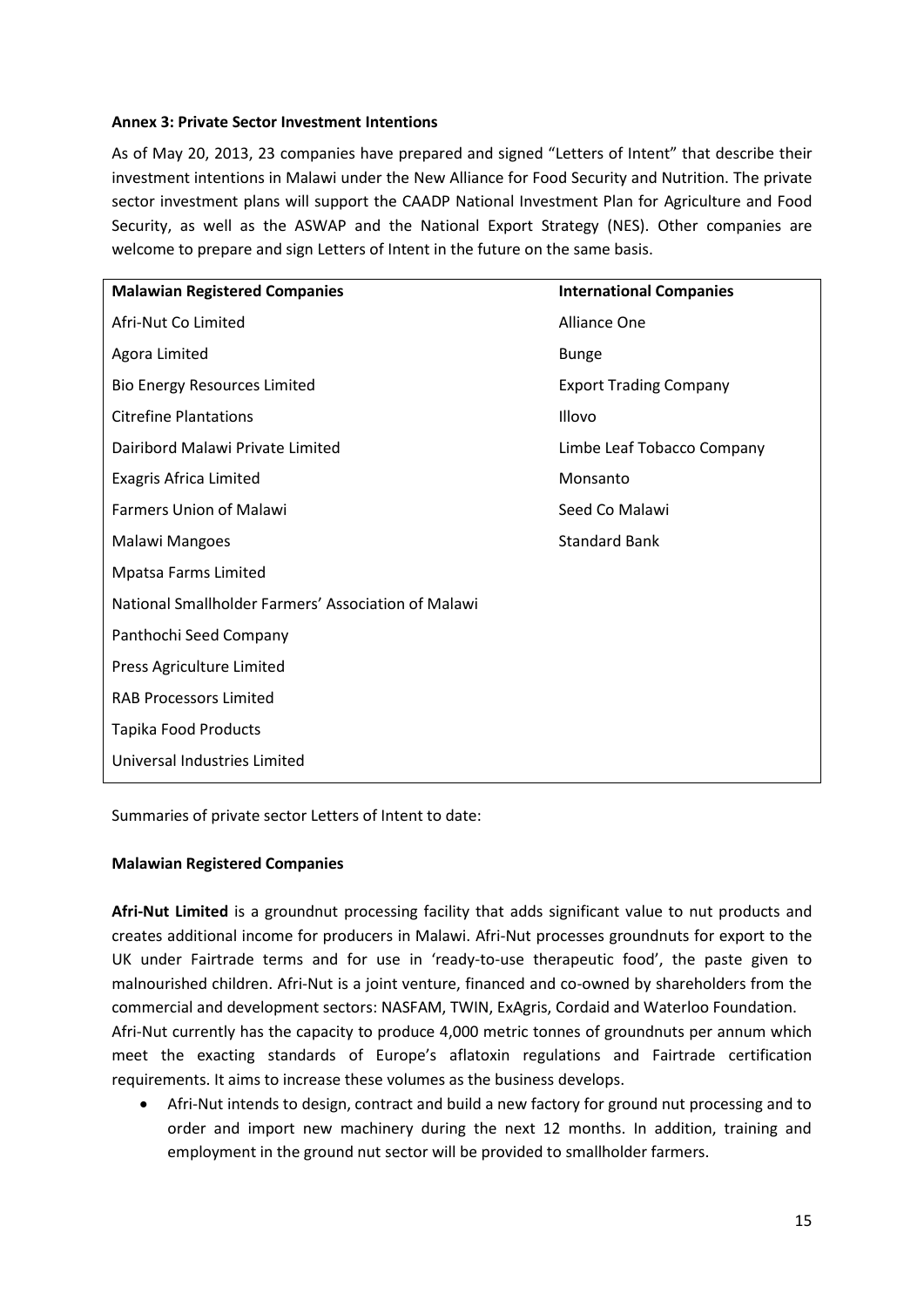To realise this project, Afri-Nut and its shareholders and partners will contribute **\$3.9 million** in the short term and anticipate further substantial contributions over the next few years to increase scale.

**Agora Limited** is part of the Farmers World group of companies and serves customers mainly in the southern region of Malawi. Agora retail shops cater for the rural consumer's broader requirements including fertilizer, maize seed, salt, sugar, cooking oil, hardware and bicycles among others. The company also provides linkages between farmers and urban consumers of farm output commodities such as maize, soya beans, groundnuts, sunflower and pulses in large quantities. Most of these commodities are bought on supply forward contracts with local grain processors and export customers. Agora also helps to empower grass-root farmers by encouraging transactions in both directions – both sales and purchases. For example 70 per cent of Agora outlets provide Malswitch banking services such as confirmation of balances, encashments and purchases through Agora's Makwacha Card.

- The company will build and commission a Toor Dhal Plant situated in the southern region of Malawi and expect to produce 28 metric tons of Toor Dhal a day. This investment is worth **\$4.7 million**. The by-products may be used for animal feeds and fillers. These targets will require the purchase of 12,500 metric tonnes of pigeon pea from smallholder farmers, per annual season.
- Over the next twelve months, the project, will include the purchase of an appropriate piece of land to accommodate storage space and production plant (\$0.5 million), the procurement of plant equipment (\$2.4 million), the building and commissioning of warehouses and factory (\$1.8 million), and the acquisition of skills through the training of employees in the area of production and packaging of the finished product.

**Bio Energy Resources Limited (BERL)** is a ready scalable business that is developing the production, processing and trade of oil seed commodities in Malawi. The business works with a network of 30,000 rurally located smallholder farmers to produce jatropha nuts and sunflower seed. Jatropha is processed into bio fuel and bio fertiliser whereas sunflower is processed into cooking oil and animal feed. All products are currently for the domestic market.

- In the coming 12 months BERL is planning to further develop its state of the art oil seed processing facility by adding an additional oil press and further seed / oil cleaning and storage equipment worth **\$600,000.** This increased capacity will have a direct positive impact on local value addition, reducing the requirement for imported cooking oil by \$45 - \$50 million per annum.
- BERL will have a positive, impact on rural household incomes, poverty reduction and food security through the enrolment of additional beneficiaries. Beneficiaries will benefit from an annual income from the sale of sunflower seed with sunflower being an accessible crop that requires few inputs and crop diversification with a new cash crop.

**Citrefine Plantations Malawi** is the largest essential oil plantation in Southern Africa with nearly 5,700ha of land. It operates land in Viphya Forest Reserve that belongs to the Department of Forestry of the Government of Malawi, through a lease agreement. The main plant grown is Corymbria Citriodora from which lemon fragrant oil is produced as an input into insect repellents and cosmetics. Citrefine operates a distillation plant in Viphya and employs 280 people.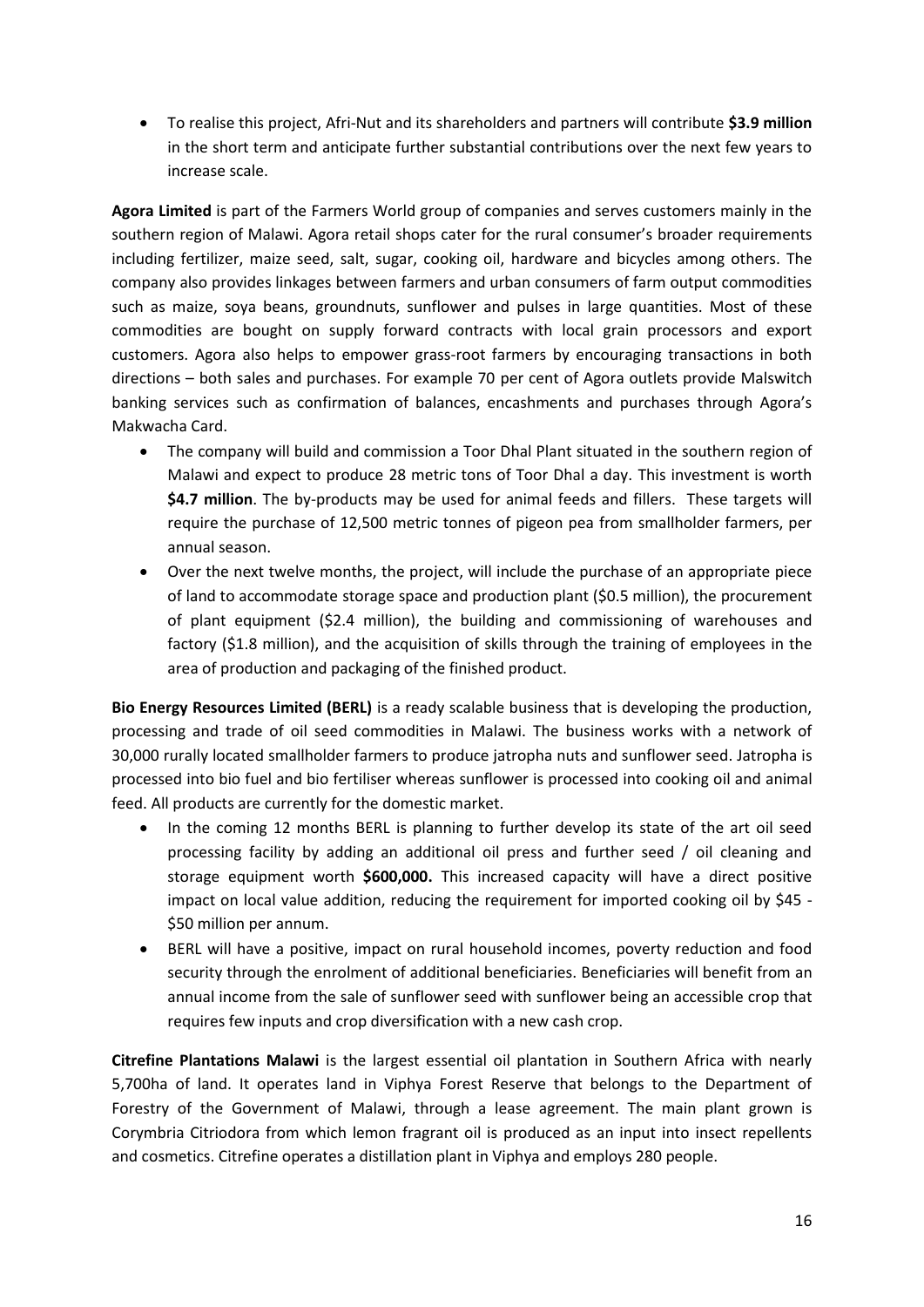- Citrefine plans to invest **\$2.5 million** over the next five years to bulk up production of oils from eucalyptus, geraniums, lemon grass and other high value oils. These can serve as a key input for the Oil Seed Products Cluster of the National Export Strategy. The aim of this investment is to increase the size the plantation by 1,500 hectares which could yield over 150 tonnes of oils per annum and yield revenues (which at present would be all exports) of \$2 million per annum.
- The expansion project aims to improve nursing and seedling, develop an outgrower scheme for smallholder farmers, increase tree planting, support ecotourism in the forest reserve and improve electrification. The project would double Citrefine's employees to 600.

**Dairibord Malawi Pvt Limited (DML)** is the largest manufacturer and marketer of milk, dairy products and beverages in Malawi. It is a subsidiary of Dairibord Holdings Limited headquartered in Zimbabwe with products being marketed in Malawi, Mozambique, Zambia and Zimbabwe. DML has one plant in Blantyre and a distribution depot in Lilongwe.

- DML intends to progress the "Export-oriented Growth in Milk Production through Commercialization" project in Malawi by investing **\$3 million** in small-scale dairy development and the set-up of three large-scale commercial anchor farms, as well as the purchase of equipment for value addition targeting both domestic and export markets.
- To advance this commitment over the next 12 months, DML will import at least 100 dairy animals for distribution to small-scale farmers, provide training and support to small-scale farmers, and identify local partners with suitable land for investment in commercial dairy farming. This will create at least 450 new jobs in dairy farming and manufacturing.

**ExAgris Africa Limited (EAA)** farms approximately 5,000 hectares on 13 estates across Malawi. The company specialises in certified seed production and farming enterprises are complemented by an out-grower programme dealing with paprika, bird's eye chillies and groundnuts from all 3 regions of Malawi. This involves around 25,000 smallholder farmers and provides an important source of forex revenue. The farming system employed enhances soil health and reduces exposure to the risks of uncertain weather conditions. EAA is also engaged in research into other agricultural/horticultural products to be produced for European markets.

- Current investment intentions, which are worth **\$2 million**, include the completion of 450 hectares of electrified irrigation, continued mechanization, mechanised groundnut grading facilities, soil fertility improvement and extending the utilization of arable land.
- EAA intends to increase the value of non-tobacco exports of over \$1 million (paprika and groundnuts) and to employ an additional 200 staff as well as to create 1,500 part-time jobs.
- The company will also contribute 500 tons of maize/maize flour, 500,000 litres of vegetable oil, and 75 tons of beef to the national food basket statistics as well as supply 200 cross-bred dairy heifers annually to the smallholder dairy sector.

**Farmers Union Malawi (FUM)** is an umbrella body of farmers in Malawi established in 2003 with a purpose of promoting and safeguarding the interest of all farmers to enhance their competitiveness. FUM's overall objective is to ensure that farmers effectively and meaningfully participate in the design, implementation, and monitoring of policies and programs aimed at improving their livelihoods in Malawi. FUM's membership includes smallholder, medium and large-scale farmers.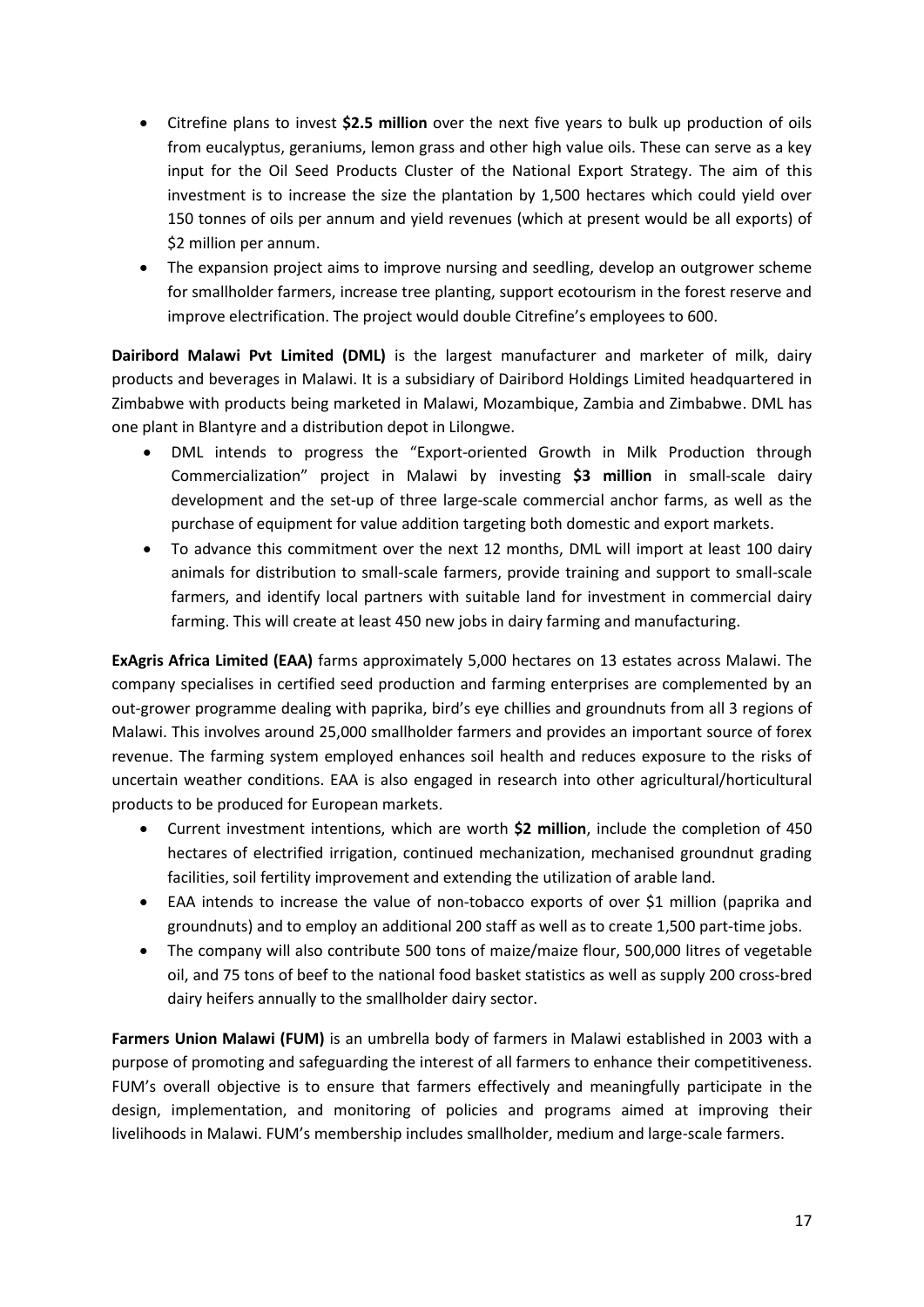- The organisation intends to strengthen farmers' competitiveness in various agricultural value chains through institutional development of agricultural cooperatives, promotion of agribusiness, market access and policy advocacy.
- FUM will also increase the production and marketing of strategic agricultural commodities such as cereals, oilseeds, fruits, vegetables and dairy by more than 500,000 smallholder farmers and approximately 500 medium and large-scale farmers.
- FUM will contribute **\$2.5 million annually** to achieve these goals.

**Malawi Mangoes** is the first large-scale fruit processor in Malawi with an objective to deliver positive development, both economically and in terms of general well-being, to the people of Malawi, through a financially viable and commercially driven business. Currently focusing on varieties of mangoes and bananas demanded by the major fruit drinks market, Malawi Mangoes intends to produce and process in excess of 100,000 metric tonnes of fruit per annum in a 100 per cent renewable energy international standard processing facility and from smallholder farmers and Rainforest Alliance certified farms. Over the next year Malawi Mangoes will contribute around **\$18 million** in capital investment and over the coming years reinvest tens of millions of dollars of revenue.

- Malawi Mangoes will construct and commission a 10,000 square meter International Standard Fruit Processing Facility and commence commercial trials with major international customers – further expansion from one line to three will happen over the next 5-7 years, with over 100,000 metric tonnes of fruit being processed every year.
- With the G8 commitments, this year alone the company will develop and irrigate over 350 hectares of farmland that is Rainforest Alliance certified and a further 1,000 hectares in the following 12 months. Of this one third would be smallholder land and will have the capacity to generate revenue incomes of over \$10,000 per year per farmer at considerable profit.
- Malawi Mangoes will also establish a smallholder out-grower scheme with between 2,000 and 3,000 smallholders with a guarantee to buy all their fruit for processing, equating to an average net benefit of over \$100 per household, directly impacting between 10,000 and 15,000 people, as well as employing around 1,000 local people full-time and permanent – growing to between 2,000 and 3,000 in the next few years.

**Mpatsa Farms Limited** is part of the broader Mpatsa Trust which includes Mpatsa Holdings Ltd as the investment arm as well as Mpatsa Trading Ltd, Mpatsa Lodges Ltd and Armando Ramos Ltd. In addition it has a substantial shareholding in other companies such as Mwabvi Coal Ltd, Corporate Graphics Ltd and Malawi Pharmacies Ltd.

- The company intends to introduce irrigation farming for rice, cotton, soya and maize. Over the next twelve months, Mpatsa Farms Ltd. will solicit irrigation expertise and purchase irrigation equipment for its farms.
- Mpatsa Farms Ltd. also plans to expand the company's aquaculture venture by breeding fish species such as Chambo, Makumbi and Catfish. This will require the construction of additional dams and the introduction of cage culture.
- Both projects will be supported by an investment of approximately **\$2 million.**

**National Smallholder Farmers' Association of Malawi (NASFAM)** is the largest independent smallholder-owned membership organisation in Malawi, serving around 110,000 farming families. NASFAM works to improve the livelihoods of smallholders through operation of a network of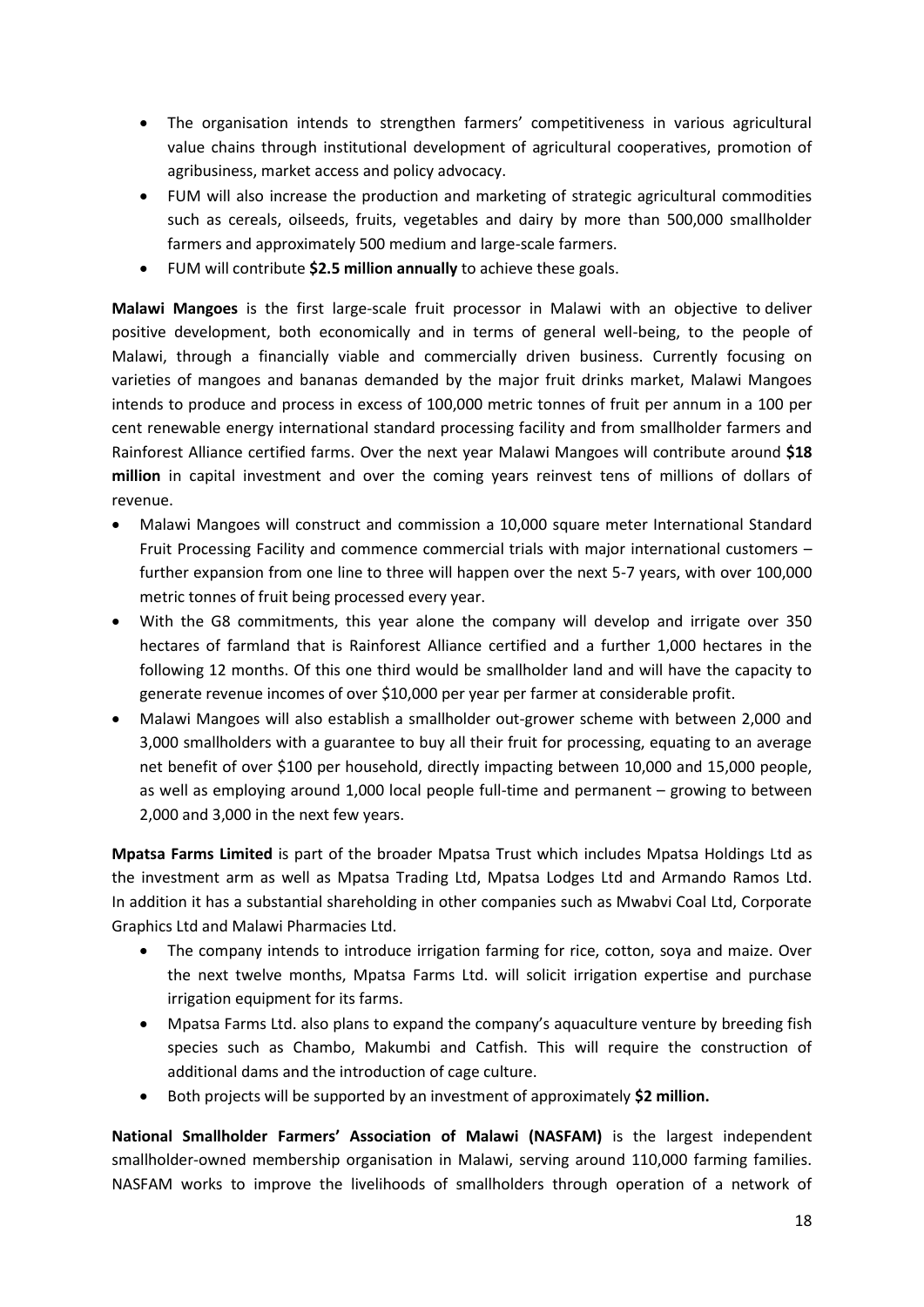smallholder-owned agribusiness organisations. Market access is supported by production diversification, and yield and quality improvement programmes delivered to its membership.

- Supplemental to its existing activities, over the next three year period NASFAM plans to increase its operations by enlarging seed multiplication and supply programmes for groundnuts, soya and pigeon peas to reach over 100,000 smallholders, in particular expanding the supply of certified seed for commercial sale to 1,000 metric tonnes per annum.
- The company will develop rice export markets for 250 metric tonnes per annum and increase groundnut and soya trading to local and external markets by 3,000 metric tonnes.
- NASFAM will also provide production training to smallholders to a value of **\$3 million annually.**

**Panthochi Seed Company** is located in the southern region of Malawi at one of the lakeshore districts and has been operating since 2005 to provide local farmers with high quality certified seeds. The company manages all its operations at its farm shelters of Panthochi Seed Farm which compiles 101ha of land. All seed production processes are done manually from harvesting to packaging.

- Panthochi aims at expanding its seed production in order to create self-sustainability and income independence of smallholder farmers which will accelerate development in local farming communities.
- The company plans to purchase farming machinery which will assist in up-scaling its seed production but these intentions dependent on the Government of Malawi meeting its commitment under the National Export Strategy to improve the accessibility and cost of accessing appropriate finance for the agricultural sector.

**Press Agriculture Limited (PAL)** is one of Malawi's largest agricultural companies, involved in the commercial production of maize, groundnuts, sugar, and soya beans. The company is owned by Press Trust (93 per cent) and Old Mutual (7 per cent) and has over 50,000 hectares of land on ninety five estates throughout Malawi. PAL is interested in partnering with investors through joint ventures to further up the value chain and/or sublease of some estates for a long term to interested investors.

- PAL is currently restructuring its operations and intends to expand in seed cropping and marketing to fill Malawi's certified seed availability gap, oil seed production (groundnuts, soya & sunflower) with a desire to invest in oil crushing and refining, and livestock production for beef and related products. PAL intends to invest **\$5 million** in the next five years in the above priority areas.
- The company will also do out-grower schemes by using its estates as anchor farms to train and improve local farmers' production capacity while the same time enabling PAL have access to an increased supply of raw materials.

**RAB Processors Limited** is one of the major forces in the agro-processing industry in Malawi, having been in existence for 30 years and has gained international reputation in this area of business. Rab Processors operates a nationwide network of over 60 rural outlets, *Kulima Gold* depots which are engaged in buying agricultural produce from farmers and in turn providing them with farm inputs as well as basic needs. The agricultural produce sourced from smallholder farmers is processed at the company's factories in Blantyre into fortified and nutritious food products for distribution in Malawi and internationally.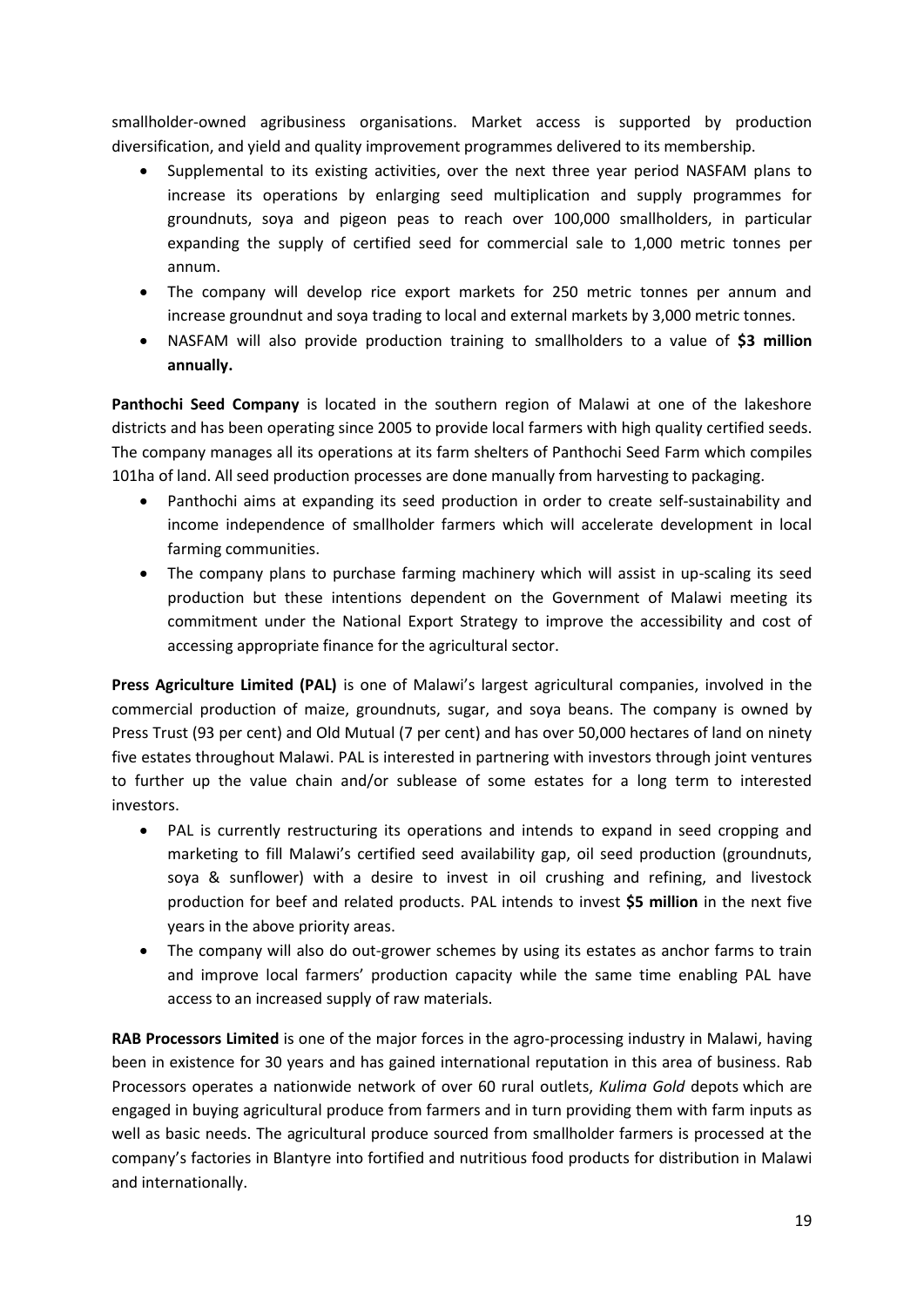- The company intends to increase the production of leguminous crops in order to expand Malawi's export base whilst uplifting the nutritional status of the population.
- Rab Processors Ltd. expects to contribute investment funds in the region of **\$8 million to \$10 million** along with knowhow and resources available to identify investment partners, technical partners, carry out research and development and imparting skills and guidance to farmers.
- RAB Processors Ltd. will carry out research to add value to basic legumes such as groundnuts and soya beans with the aim of producing textured vegetable protein, quality edible oils and high energy supplements similar to the presently manufactured Likuni Phala (Corn Soya Blend.

**Tapika Food Products** is a medium-sized company located in the northern region of Malawi and involved in honey production by approximately 400 households of smallholder farmers for the local market. Bee keeping improves food security and nutritional status of the farming families by providing an additional regular income besides traditional crop production. It also contributes to the conservation of natural resources surrounding the bee keeping households.

- The company is planning to expand its bee keeping project to other regions of Malawi which will benefit an estimated 4,000 families.
- The intended investment is worth **\$1.5 million** but is dependent on the Government of Malawi meetings its commitment under the National Export Strategy to improve the accessibility and cost of accessing appropriate finance for the agricultural sector.

**Universal Industries Limited** is the largest manufacturer of quality biscuits, confectionary, savory snacks, beverages and nutritional food in Malawi. The company owns five manufacturing locations spread across the country. The company has vertically backward integrated its processes through its subsidiary Universal Farming and Milling Ltd. which is spearheading its foray into value addition of locally grown commodities. Universal Industries Ltd's development projects revolving around Nutrition, which are worth an investment of **\$2 million**, aim at increasing oil seed product exports and other agro-processing exports as per the National Export Strategy.

- The company will produce breakfast cereals using locally grown rice and maize. To realize this project, Universal Industries Ltd will contribute towards organization of the supply chain, technical backstopping down the value chain, procurement of machinery and creating employment opportunities.
- Furthermore, the company plans to add value to Soya by producing extruded Soya TVP, and through collaboration with Malawi Industrial Research and Technology Development Centre (MIRTDC) produce a complete "Instant" Soya meal by adding various dehydrated vegetables procured from SME's to be created in the value chain. The oil that is produced by pressing soya before extrusion to Soya TVP will be refined and directly substitute imported vegetable oil in some applications within snack production. The project will create SME's along the value chain through Inclusive Business Models and will have a direct impact on import substitution as well as add value to locally grown crops.
- In addition, Universal Industries Ltd. will use defatted soya flour from the Oil processing as a base for the fully locally made instant nutritious porridge, "Nutri Gluco Phala". The soya flour, a by product of Oil processing will be milled to specification and then added to the porridge to provide the required protein component.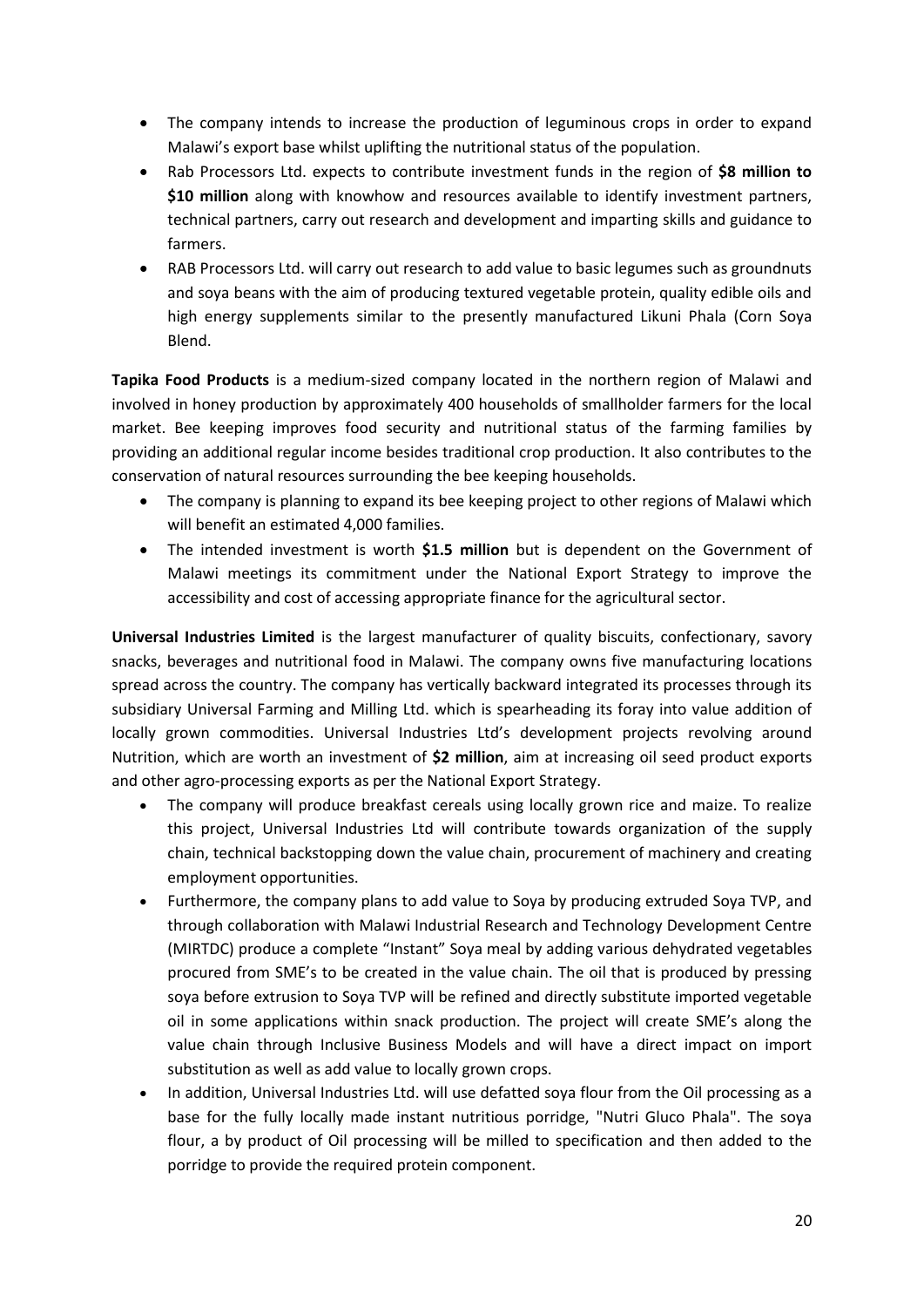#### **International Companies**

**Alliance One Tobacco (Malawi) Limited (AOM)** is part of Alliance One International, a leading independent leaf tobacco merchant that provides worldwide service to the large cigarette manufacturers. Alliance One typically purchases most of its leaf tobacco according to customer orders, supply contracts, or customer indications of anticipated need. AOM's seven-year plan, which is consistent with the Government of Malawi's agricultural development strategies, is currently forecast to involve significant grower support and new capital investment, emphasizing the development of smallholder production and the empowerment of women growers. In particular, AOM's project is anticipated to result in significant increases in volumes and productivity by smallholder and commercial growers of maize, soya bean, flue cured tobacco and burley tobacco.

- AOM will enlarge its existing production base through the expansion of cultivated land, the development of one or more academies to enhance Malawi growers' agronomic and business abilities, and the establishment of one or more research farms to develop high flavor/aromatic burley styles in furtherance of expanding Malawi's profile in the world market.
- The production is planned to substantially increase in order to harvest 300,000 metric tonnes of maize (currently 36,000 metric tonnes), 145,000 metric tonnes of soya (currently 1,600 metric tonnes), 40,000 metric tonnes of flue-cured tobacco (currently 6,800 metric tonnes), and 90,000 metric tonnes of burley tobacco (currently 50,000 metric tonnes). This will require an increase in related employment from 71,000 (current) to 181,000 (end-state) as well as an increase in land utilized in production from 61,000 hectares (current) to 181,000 hectares (end-state).
- AOM's projects, if successful, are anticipated to contribute, by end-state, an additional \$543 million per annum to the Malawi rural economy.

**Bunge** is a leading global agribusiness and food company with integrated operations that circle the globe, stretching from the farm field to the retail shelf. The company aims at ensuring food security for a growing population in a sustainable way by establishing a seamless connection between farmers and customers as well as among regions, and by producing high-quality products ranging from animal feed to consumer foods to renewable fuels. Bunge entered Sub-Saharan Africa as an investor in 2011 through a joint venture with Senwes, a leading South African agribusiness company, and now has operations in South Africa, Malawi, Zambia and Mozambique.

- In Malawi, Bunge is working with smallholder farmers in partnership with organisations like the Farmers Union of Malawi, the Clinton Development Initiative, and the National Smallholder Farmers Association of Malawi to promote the growing, the structured marketing and export of soya beans. In 2013/14, soya beans worth \$9 million is earmarked for export by Bunge/Senwes and this is expected to grow to \$75 million by 2015/16.
- Throughout Sub-Saharan Africa, Bunge intends to invest in Agribusiness, Food & Ingredients and Sugar and Bioenergy. These intended investments are in support of the New Alliance for Food Security and Nutrition and the CAADP.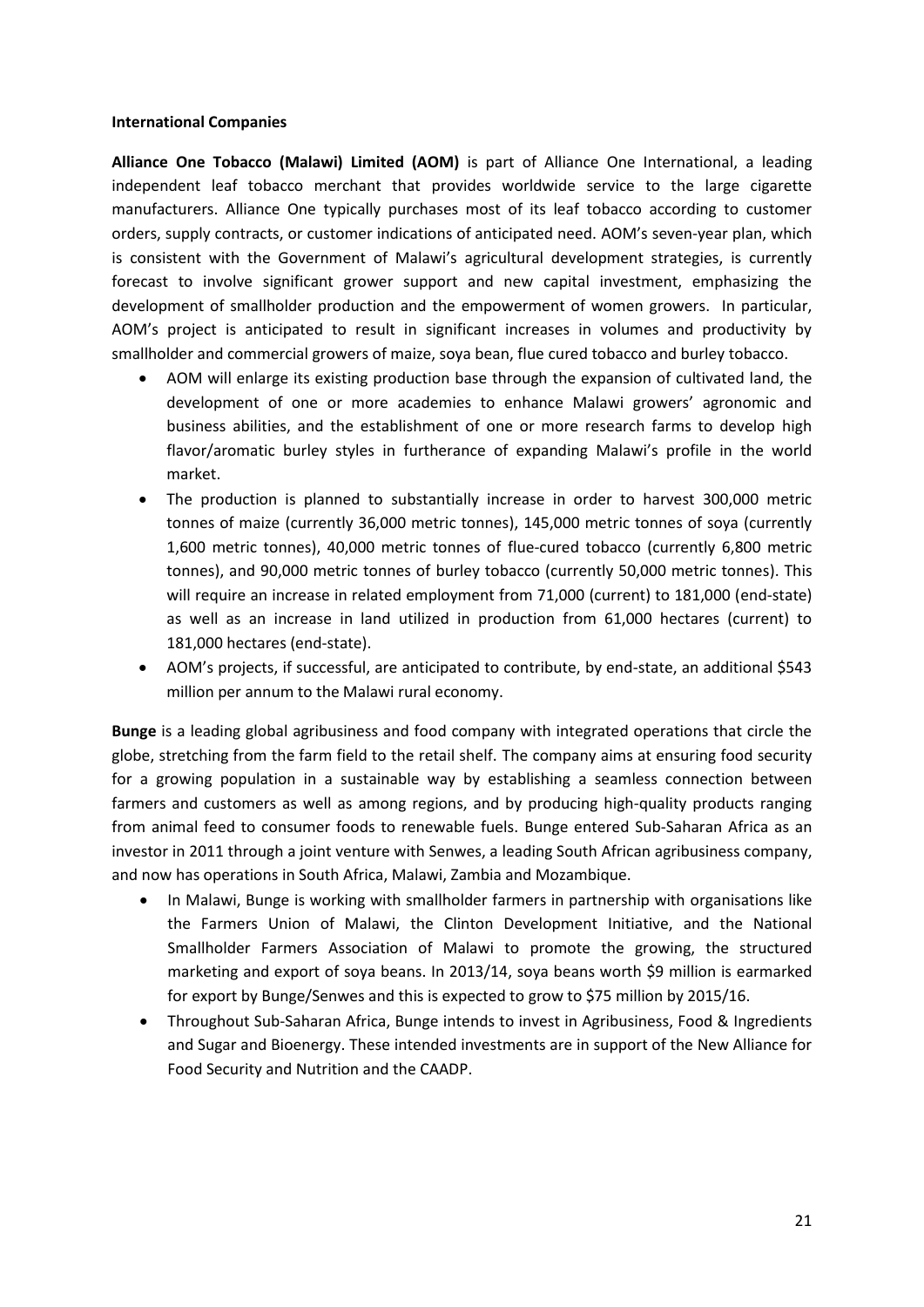**Export Trading Group (ETG)** is an international company that specializes in integrated farming, trading and processing of agricultural commodities, through an end to end supply chain solution.

- ETG is planning to establish an integrated cotton processing facility in Blantyre, supply chain infrastructure and expanding its processing facilities in soya bean, pigeon peas and maize processing.
- ETG plans to invest **\$20 million** on this project in the next three to five years. In addition to expanding processing capacity by 100,000 metric tonnes, the project will further expand silo, warehouse and transport capacity both near rural areas as well as for bulk hubs for the additional handling of 50,000 metric tonnes of commodities. ETG will also set up a tractor and farm equipment showroom and training centre in Lilongwe.
- The project envisages working with smallholder farmers for the transfer of technology, best practices, improvement in planting materials and pre and post-harvest handling.

**Illovo Sugar Malawi Limited (ISML)** is listed on the Malawi Stock Exchange with the Illovo group holding 76 per cent of the issued share capital and the balance being held by institutional investors and the public. The company is Malawi's only sugar producer with significant agricultural, milling and refining assets at the Dwangwa sugar estate situated in the mid-central region and at the Nchalo sugar estate in the south of the country. In a normal season, combined with supplies of cane from Malawian small-holder growers, around 2.5 million tonnes of cane can be produced in Malawi enabling the production of approximately 330,000 tonnes of sugar.

- ISML intends to increase its sugar production by 30,000 metric tons per annum through incremental expansions at both Dwangwa and Nchalo estates which will require a capital investment of approximately **\$30 million.**
- The company also plans to up-scale its food crop production by planting 50 hectares of maize at both, Dwangwa and Nchalo estates in 2013.
- In addition, ISML with support from the Government of Malawi, its community trust and development partners intend to develop 50 hectares of irrigated food crops and produce three rotational crops per annum at Kaombe estates which will be expanded to 100ha in 2014, and will require a capital investment of approximately **\$800,000.**

**Limbe Leaf Tobacco Company Limited (LLTC)** is one of Malawi's leading tobacco processors. LLTC operates under the ownership of two companies: Continental Tobacco SA of Geneva, Switzerland, wholly owned by Universal Leaf Tobacco Company of the United States, and Press Corporation Limited situated in Blantyre, Malawi. LLTC has various schemes to promote safety, well-being and financial security of those involved in the production and handling of tobacco. In addition, all LLTC projects promote the achievement of high yields and quality through acceptable agronomic techniques and management to ensure minimum impact on the product and the environment.

- LLTC intends to expand its farmer contracting program and increase the average maize yield from 1.8 to 3.3 metric tonnes per hectare by 2014 which will increase the household agricultural income from currently \$280 per year to \$600 per year by 2014.
- Under its farmer contracting program, the company will also provide pre-financing and guarantees to banks for pre-contracted smallholder farmers, inputs (e.g. fertilizer, seed etc.), technical extension services, and training on water management as well as support for a long-term reforestation program to achieve self-sufficiency of wood for farm uses.